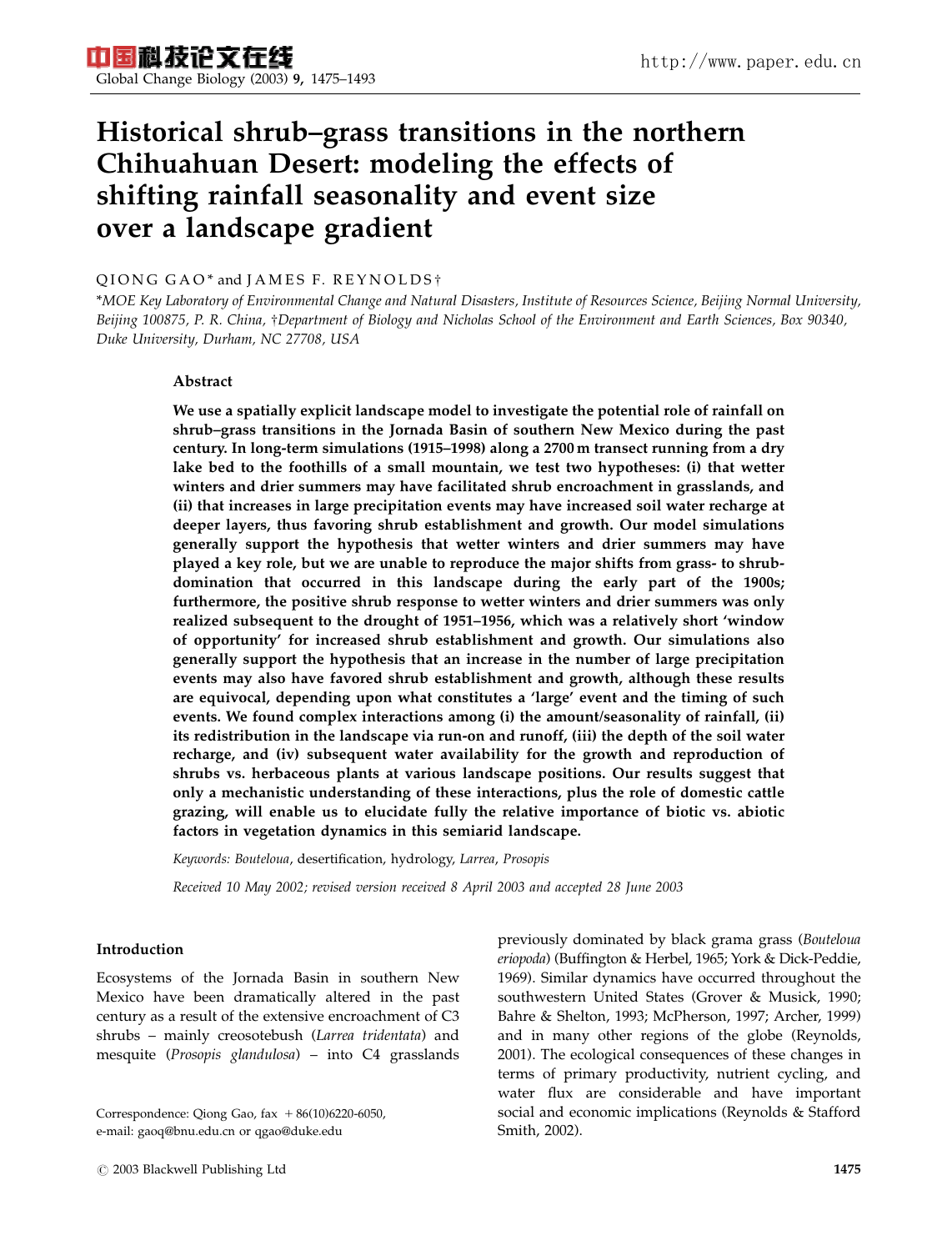Shrub encroachment in the southwest United States in particular has been attributed to various potential causal factors, including overgrazing by domestic cattle, fire suppression, a proliferation of rodents (due to the human elimination of natural predators), climate change, and rising atmospheric  $CO<sub>2</sub>$  concentrations (see reviews in Grover & Musick, 1990; Schlesinger et al., 1990; Reynolds et al., 1997). Several hypotheses regarding the role of precipitation in grass–shrub transitions have been proposed. In the Jornada Basin, which is located in the northern portion of the Chihuahuan Desert and is a summer-dominated rainfall system where ca. 65% of the total annual precipitation (230 mm) falls between June and September, Neilson (1986) hypothesized that winter rain was critically important for the establishment of perennial shrubs and that changes in the patterns of winter precipitation since the mid-1850s may have played a role in the historical transition from grass- to shrub-domination. Neilson argued that wet winters provided suitable conditions for the establishment of cool season species (C3 shrubs), whereas wet summers favored the establishment of warm season species (C4 grasses). This hypothesis is supported by Brown et al. (1997), who report a three-fold increase in the shrub density since 1970 at three sites in southern Arizona, coinciding with a recent shift (since 1977) in the regional climate in which the winter precipitation was substantially higher than the previous 100-year average.

Another potential key factor is the size of rainfall events. Light rains effectively recharge the upper layers of the soil profile, thus favoring shallow-rooted plants such as grasses, whereas large rain events, in addition to producing more runoff, are crucial for recharging deep soil layers, which is essential for the survival of deep-rooted plants such as shrubs. The role of the surface vs. deep layer water availability and its impact on the coexistence of plant life forms in savannahs was originally proposed by Walter (1971) as the 'two-layer' hypothesis. This hypothesis has been both supported and, in several instances, refuted by a large number of studies (see Reynolds et al., 2000b; Schwinning & Ehleringer, 2001).

In this paper, we use a landscape simulation model to investigate the potential role of rainfall on shrub–grass transitions in the Jornada Basin during the past century. Specifically, we test two hypotheses regarding the partitioning of annual rainfall: (i) that wetter winters facilitated shrub invasion into grasslands (Neilson, 1986), and (ii) that an increase in large precipitation events – at the expense of smaller ones – resulted in an increased soil water recharge at deeper layers, which favored the shrub establishment and growth (Walter, 1971). Although the model is formulated and parameterized for southern New Mexico, we suggest that this simulation exercise may provide helpful insights for an increased understanding of the potential factors affecting long-term vegetation dynamics in other semiarid regions of the world.

# Materials and methods

# Site description and climate

Vegetation, weather, and soils data used for the model development and simulations reported in this paper were collected from a 2700 m transect established in 1982 as part of the Jornada Basin Long Term Ecological Research (LTER) site, which is located in a semiarid rangeland of south-central New Mexico about 40 km NNE of Las Cruces, NM. The 30 m wide transect consists of 90 sampling stations located 30 m apart on an alluvial fan, extending southwest from a dry lake bed (playa) to the foothills of Mt Summerford, an increase in elevation of approximately 100 m (Fig. 1). Detailed descriptions of vegetation and soils along the transect are provided in Wierenga et al. (1987), Cornelius et al. (1991), and Kemp et al. (2003a).

The climate of the Jornada Basin is characterized by three distinct seasons: hot, dry springs (April–June); hot, moist summers (July–October); and cold, moderately dry winters (November–March) (Conley et al., 1992). The annual mean temperature is  $14.4\text{ }^{\circ}\text{C}$ , with 26.0 °C and 3.5 °C as the mean temperatures in June and December, respectively. The mean annual precipitation is 230 mm, with a large interannual variation from 140 to 532 mm. About 65% of the total precipitation occurs in brief, local, but relatively intense, convective thundershowers from June to September. In this paper, the period from October 1 to May 31 is designated 'winter/ spring' and the period from June 1 to September 30 as 'summer'. Rainfall and temperature from the USDA Jornada Experimental Range, from April 1, 1915 to March 31, 1998, were used for the long-term simulations (available at http://jornada.nmsu.edu).

# Plant functional types

Our modeling at this site is based on the use of plant functional types (FT) or life forms (Reynolds et al., 1997), including annuals (winter- or summer-active species), perennial forbs (species active from spring through autumn), grasses (all are C4, summer-active species, e.g., black grama, B. eriopoda), sub-shrubs (primarily winter deciduous; Xanthocephalum and Zinnia spp.), deciduous shrubs (primarily mesquite, P. glandulosa), and evergreen shrubs (primarily creosotebush, L. tridentata). For simplicity, in this paper we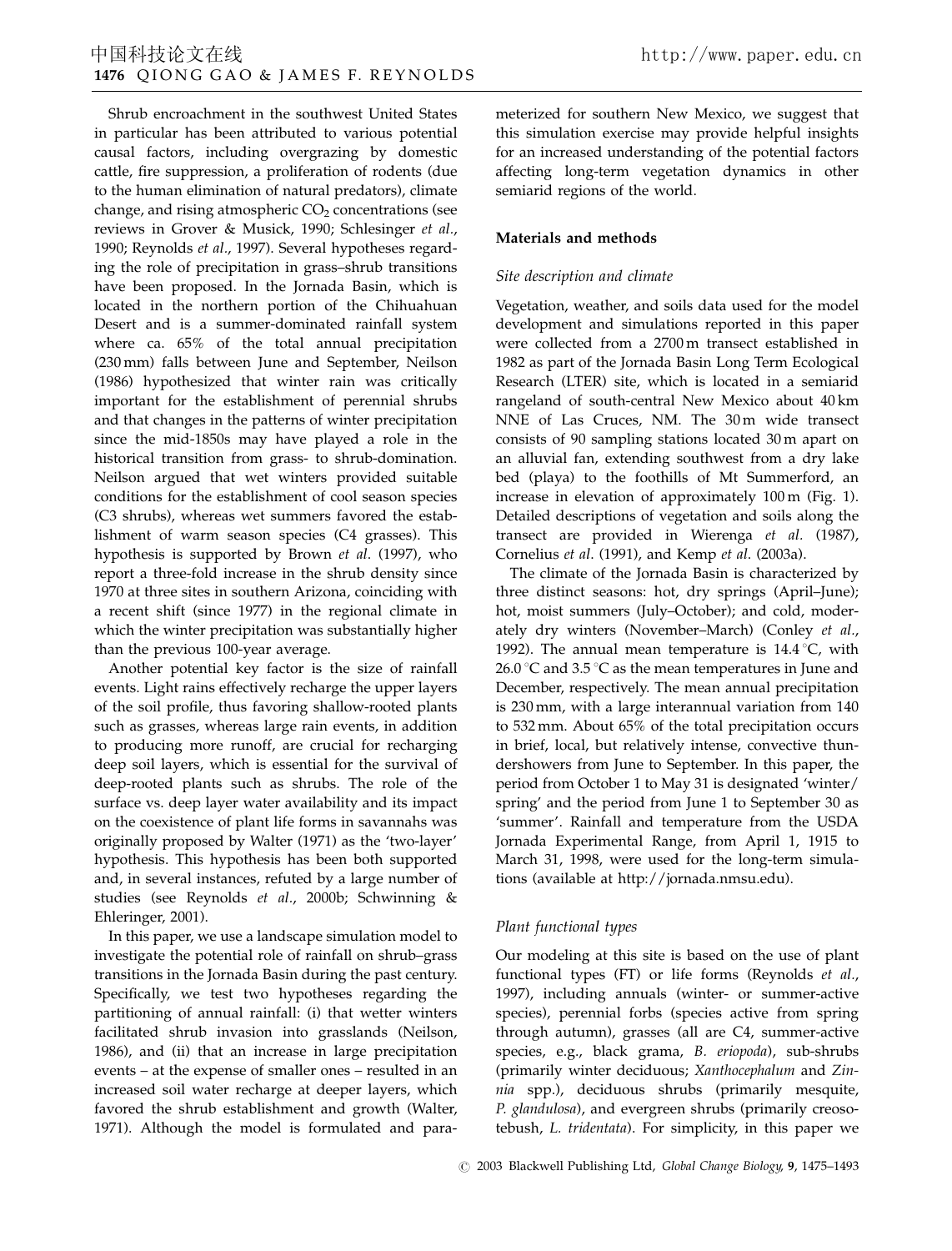

Fig. 1 (a) Soil clay contents and elevation profile of the LTER transect, which runs from a small dry lake bed (playa, lower end) to the foothills of Mt Summerford (redrawn from Wierenga et al., 1987). (b) Daily rainfall statistics covering the 83-year period from April 1, 1915 to March 31, 1998 at the Jornada Experimental Range. Winter/spring covers the period from October 1 to May 31, whereas summer is from June 1 to September 30.

limit our analysis to three FTs: evergreen shrubs (i.e., Larrea), deciduous shrubs (i.e., Prosopis), and 'grass + herbs' (a category dominated by Bouteloua, but including all herbaceous plants). These FTs are representative of the dominant plant communities involved in the documented grass–shrub transition that occurred in this region during the past century, and we assume that the different combinations of FTs along the transect are representative of the different stages in this transition (Reynolds et al., 2000b). For example, currently station 80 is dominated by grasses (representative of vegetation ca. 1930), whereas station 65 is dominated by Larrea (ca. 1970).

From 1982 to 1987, biannual (early spring and late fall) measurements on plant cover were made at each station. Using allometric relationships, we converted these cover data into leaf and stem aboveground biomass and leaf area index. These fall data, which represent the peak, growing season cover, are used here for model validation; the spring data are highly variable and are used only to estimate initial biomass for FTs (see below). In addition, the volumetric soil water content was measured about every 2 weeks at five depths (from 30 to 120 cm) at each station along the transect. The complete details of the plant and soil water sampling protocols and data analyses for the transect are provided in Cornelius et al. (1991) and Kemp et al. (1997).

## Model description

Previously, we have used the patch arid land simulator (PALS) to explore the potential effects of rainfall variability on carbon–nitrogen dynamics in the Jornada Basin. PALS is an ecosystem model that consists of a coupled set of modules of soil water, decomposition, energy-budget/atmospheric environment, and the physiology and phenology of the principal FTs found in the arid zones of the southwestern United States. To date, PALS has been applied to investigate hypotheses concerning abiotic vs. biotic controls on primary production (Reynolds et al., 1997; Reynolds et al., 2000a; Ogle & Reynolds, 2002), decomposition and soil nutrient cycling (Kemp et al., 2003b), and plant–soil water dynamics (Kemp et al., 1997; Reynolds et al., 2000b).

Although PALS has been tested under a range of environmental conditions, it is restricted to small-scale, homogeneous patches, and consequently is unable to account for important spatial phenomena that may affect shrub–grass transitions in semiarid regions, e.g., seed dispersal (Wiegand et al., 1995) and hydrologic runoff and run-on (McAuliffe, 1988; Wainwright et al., 1999). In this paper, we present the mosaic arid land simulator (MALS), a spatially explicit adaptation of PALS, which overcomes these limitations. A brief description of MALS is provided in Appendix A. The model has an integration time step of 1 day, a spatial resolution of  $10 \times 30$  m, and is designed to be driven by daily weather, including rainfall, temperature (maximum, minimum, and mean), humidity, wind speed, and solar radiation.

## Model implementation and parameterization

To implement MALS, the 2700 m LTER I transect (Fig. 1) was divided into 270 contiguous grid cells, each 10 m  $\log x 30$  m wide. The cell at the lower end of the transect (playa) is designated the 'lower end' of the transect throughout the text. The grid cells are numbered from 1 (lower end) to 270 (upper). Geometric symmetry in the direction perpendicular to the transect is assumed; i.e., there is no net mass and energy exchange at the side boundaries. Each cell receives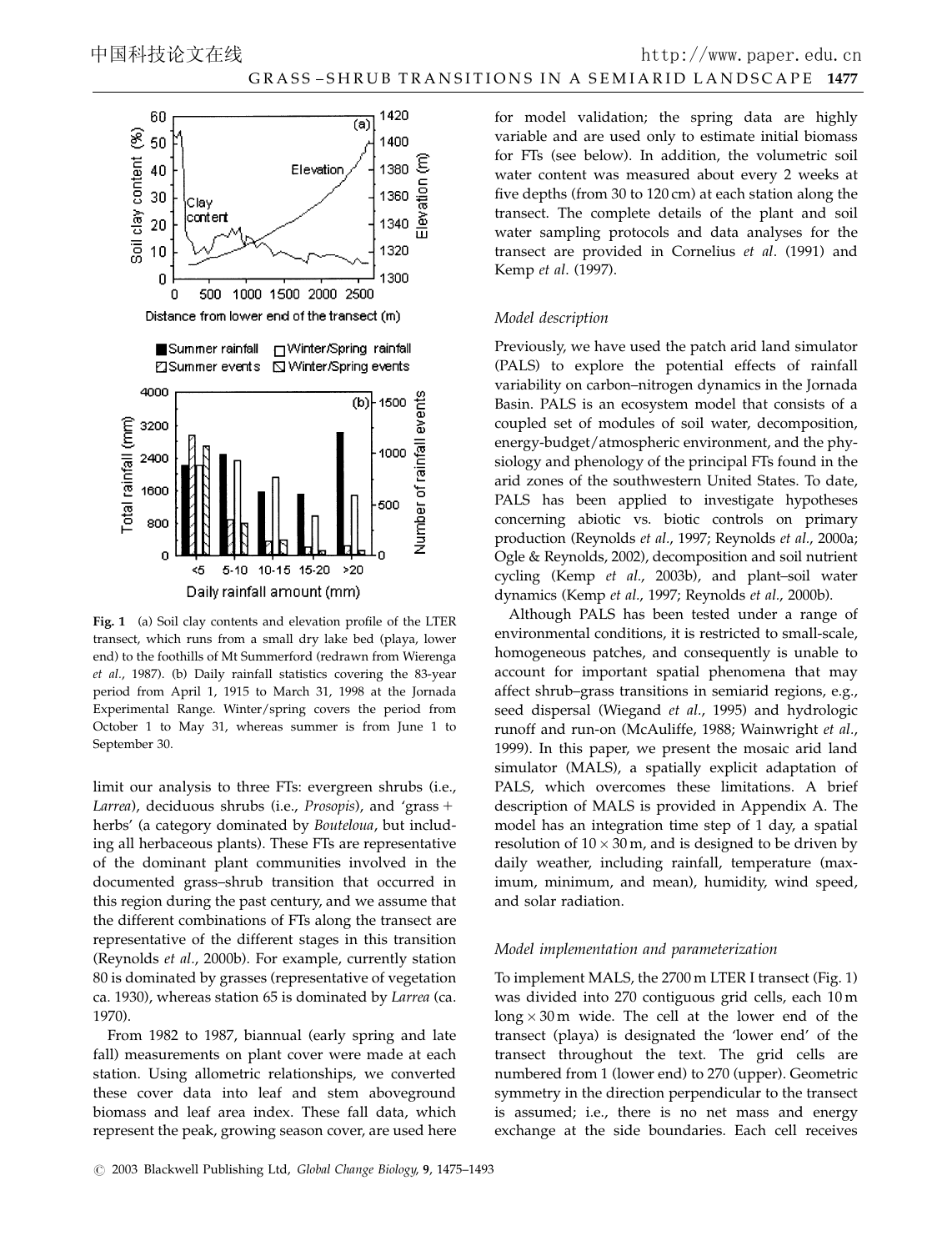run-on from adjacent uphill cells and loses runoff to adjacent downslope cells (see Eqn (A.14), Appendix A). The upper end of the transect receives runoff from the foothills of Mt Summerford, which is assumed to be proportional to the total rainfall amount, and the proportionality constant is adjusted so that the soil water content (averaged over space and time in the simulation range) is approximately equal to the field observations in the 1980s. The lower end of the transect discharges surface runoff into the playa. We do not consider lateral, subsurface flows. A total of 13 parameters (i.e., Y in Eqn (A2),  $d_{\text{root}}$  in Eqn (A11),  $d_{\text{stem}}$ and  $d_{\text{leaf}}$  in Eqn (A12) for each of the three FTs, and the proportionality of the runoff input in the upper end of the transect) were adjusted to fit the data.

Details of the parameterization of the soil water module, including the algorithm used for setting the rooting depths of the plant FTs, are provided in Kemp et al. (1997). Physiological parameters for the grass  $+$ herbs and evergreen plant FTs are from Reynolds et al. (2000b); for the deciduous shrub FT, they are based on previous modeling (Reynolds et al., 1997) and our field data (de Soyza et al., 1996; Reynolds et al., 1999). The seed dispersal parameters are based on the field observations of Guo et al. (1998), whereas seed germination and seedling survival of the shrub FTs have been estimated from the literature (e.g., Barbour, 1968; Bush & Van Auken, 1987; Bush & Van Auken, 1990; Bush & Van Auken, 1991). Rhizome propagation for the grass  $+$  herbs FT follows the approach in Gao et al. (1996). No net seed and rhizome movement across the boundaries of the transect is assumed.

# Short-term validation

To provide an independent assessment of the model's behavior, we compare the observed peak cover/ biomass and soil water data from the LTER transect with the model's output over a 5-year period. Coinciding with the period of data collection, MALS was run for 5 years (April 1, 1983 to October 1, 1987) using records from the Jornada LTER weather station. To initialize MALS, we use the leaf and stem biomass for the plant FTs and soil water contents observed at 30 and 60 cm depths in the early spring of 1983; the seed biomass for all FTs was assumed to be zero, and the initial root biomass was estimated from observed root : shoot ratios (Reynolds et al., 1999).

# Long-term scenarios

For the long-term (decadal) simulations, we used daily rainfall and temperature data from April 1, 1915 to March 31, 1998 obtained from the nearby USDA Jornada Experimental Range weather station. The summary statistics of these data are shown in Fig. 1b. The wind speed, relative humidity, and solar radiation were generated from the statistical relationships between these quantities and rainfall and temperature derived from the Jornada LTER weather data.

To test the two hypotheses, daily rainfall was manipulated as follows:

- (1) Shifting rainfall seasonality (four scenarios): To test whether wetter winters and drier summers may have facilitated shrub invasion into the grasslands, the amount of daily rainfall from October 1 to May 31 (winter/spring) was increased by 0%, 20%, 40%, and 60%, while rainfall from June 1 to September 30 (summer) was decreased accordingly, so that the total rainfall each year was preserved.
- (2) Adjusting rainfall event sizes (four scenarios): To test whether an increase in the number of large precipitation events could result in an increased soil water recharge at deeper layers, rainfall events of amounts less than 5, 10, 15, and 20 mm in each of the two seasons (winter/spring and summer) were successively removed from the 83-year observed rainfall sequence for the Jornada Basin. These 'removed' events were added back to the remaining larger-sized events to preserve total annual amounts and the ratios of summer to winter/spring precipitation. In sum, these scenarios 'redistribute' the annual rainfall into larger-size events (Fig. 1b). Several of these scenarios are illustrated in Fig. 2.

For each of the eight scenarios – run from April 1, 1915 to March 31, 1998 (83 years) – the same boundary conditions, initial soil water contents, and the spatial and temporal resolution were used as in the short-term validation described above. Given that we are interested in the potential transitions from a grass- to shrubdominated system after 83 years, we used the following initial conditions. For the grass  $+$  herbs FT, root, stem, and leaf biomass in all grid cells were set to 10, 10, and  $10 \text{ g m}^{-2}$ , respectively, whereas for Larrea and Prosopis, they were set to 0, 0, and  $0 \text{ g m}^{-2}$ , with the following exception: for Prosopis at grid cell 20 and for Larrea at grid cell 250, these values were initialized at 100, 200, and  $300 \text{ g m}^{-2}$ , respectively.

## Runoff/run-on redistribution scenarios

The topographic position, and the generation of runoff and run-on, has the potential to exert a major influence on the eco-hydrology of semiarid systems. To examine this for the transect, we implement two versions of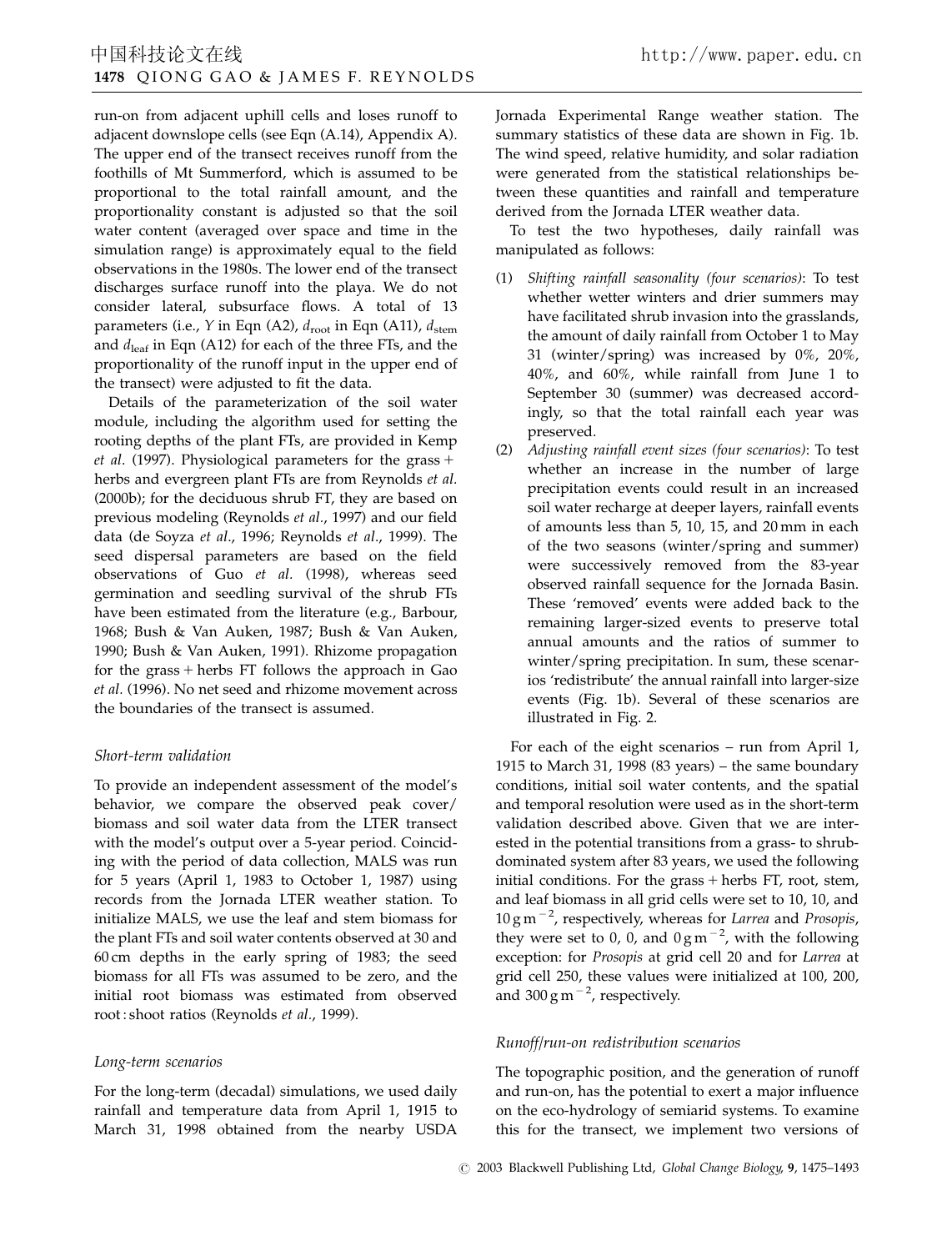

Fig. 2 (a) Observed monthly rainfall scenarios (1915–1998) from USDA Jornada Experimental Range; (b) simulated 60% increase in winter/spring rain with subsequent 48.7% decrease in summer rainfall; (c) daily rainfall events < 5 mm removed from time series; and (d) daily rainfall events  $<$  10 mm removed from time series.

MALS: one with and the other without runoff/run-on redistribution (see Section A.5, Appendix A). In the version without runoff/run-on redistribution, the runoff produced at an individual grid cell (i.e., when  $precription$  infiltration) is removed from the system.

## Results and discussion

## Short-term evaluation of the model

In Fig. 3, the simulated leaf and stem biomass of the three plant FTs are compared with the 5 years of observations of the fall, peak-season standing biomass along the transect. We found no significant differences in the observed vs. model predictions based on a paired *t*-test ( $n = 449$ ) of mean differences: grass + herbs  $(t<sub>leaf</sub>=0.438; t<sub>stem</sub>=1.252)$ , Larrea ( $t<sub>leaf</sub>=0.302; t<sub>stem</sub>=0.301)$ , and *Prosopis* ( $t_{\text{leaf}} = 0.303$ ;  $t_{\text{stem}} = 0.017$ ). The year-toyear variability in the modeled production is relatively high, both between years as well as spatially along the transect. The grass  $+$  herbs FT exhibits the highest variation whereas the shrubs FT less so. These results are consistent with the observations of these plant FTs

at a variety of adjacent sites in the Jornada Basin (e.g., Huenneke et al., 2002; Kemp et al., 2003a).

The simulated and observed volumetric water contents in the middle (15–40 cm) and bottom (40–80 cm) soil layers along the transect are shown for select days in June and August of each year in Fig. 5a and b, respectively. The model does a good job of tracking the spatial and temporal dynamics of soil water during the 5-year period. The root mean square error (RMSE) between the simulated and observed soil water contents is 16.21 for the middle layer ( $n = 7974$ ) and 17.04 for the bottom layer ( $n = 7990$ ). Combining the residual and total sums of squares and the number of parameters, we obtain statistically significant F-values of  $F_{7962}^{13} = 4639$  for the middle layer and  $F_{7978}^{13} = 4489$  for the bottom layer  $(F_{\infty}^{13}[P<0.01] = 2.12)$ . The model explains 85.7% and 85.2% of the variation in water contents in the middle and bottom soil layers, respectively. A summary of the observed vs. predicted values is given in Fig. 4.

In our previous efforts to model the soil water dynamics along the transect using the PALS model, we were unable to capture satisfactorily the soil water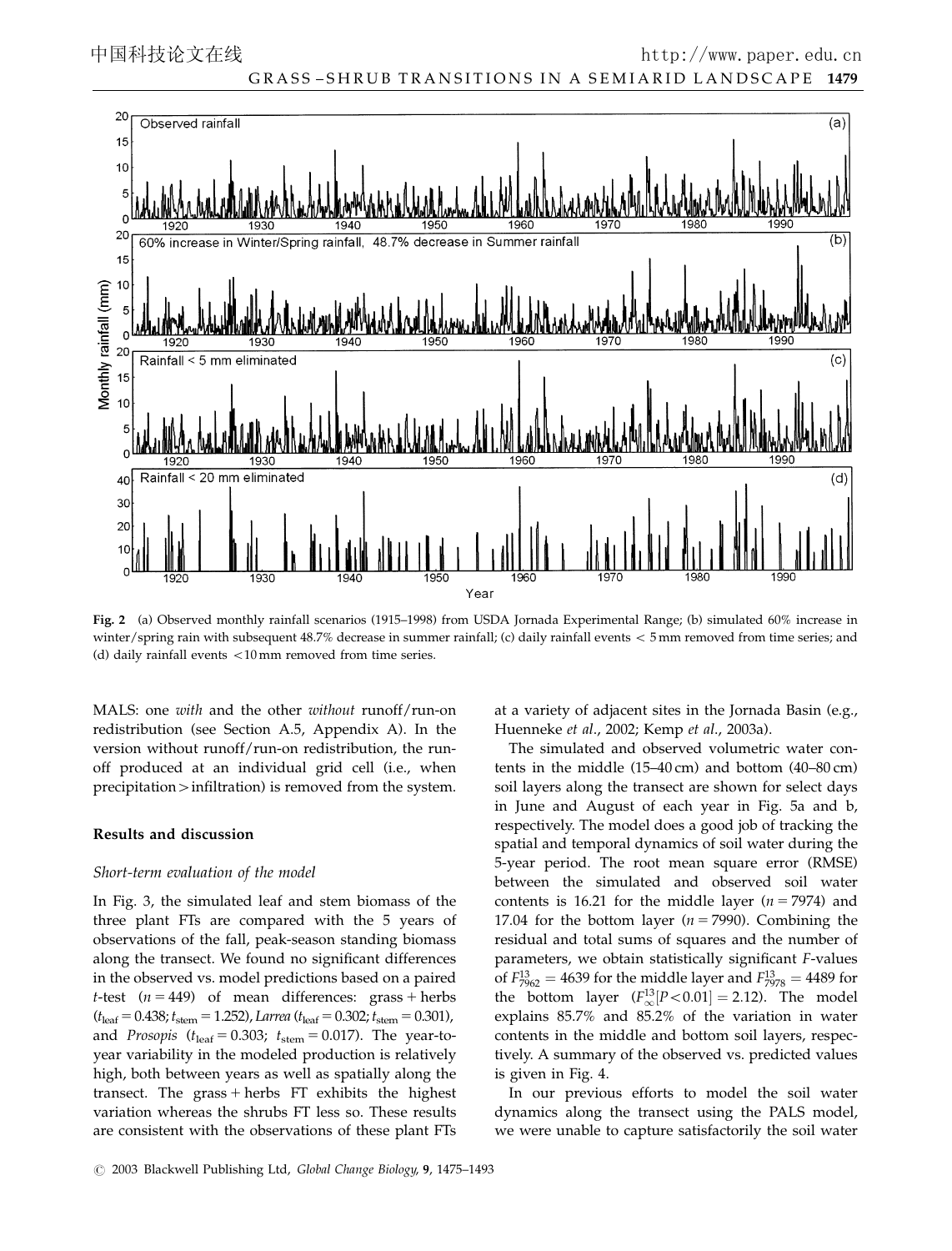

Fig. 3 Comparison of the simulated (closed circles) and observed (open circles) leaf (left column) and stem (right column) peak standing biomass for the plant FTs at the 90 stations along the 2700 m transect from the fall of 1983 to 1987: (a) grass + herbs; (b) evergreen shrubs (i.e., Larrea); (c) deciduous shrubs (i.e., Prosopis).



Fig. 4 Simulated and observed peak standing biomass (leaf and stem) for the plant FTs and soil water content at the middle (15– 40 cm) and bottom (40–80 cm) layer. Results are pooled from the 90 stations along the 2700m transect, from the fall of 1983 through 1987.

recharge at 30 and 60 cm depths at the end of the summer growing season (Kemp et al., 1997). Since most rainfall during this period produces some runoff from these basin slopes, we concluded that this was, in part, possibly related to run-on and runoff (which are not considered in PALS). This conclusion is supported by our results with MALS, which does a good job of late season (August) soil water recharge at both medium and deeper soil depths (Fig. 5).

#### Seasonality scenarios – observed rainfall

The results of the long-term scenarios are presented in Figs 6–8. First we discuss the observed rainfall scenario; next, we discuss the effects of shifting rainfall from the summer to the winter season.

The year-to-year variability in production in the  $grass + herbs$  FT reflects the relatively strong dependence on the total annual rainfall. As in the previous modeling efforts at this site (e.g., Reynolds et al., 2000b), the variability of this relationship is very high. The reasons underlying this variability are numerous, as illustrated by the 'wet' decade from 1984 to 1993. As compared with the 100-year mean for the site, there is a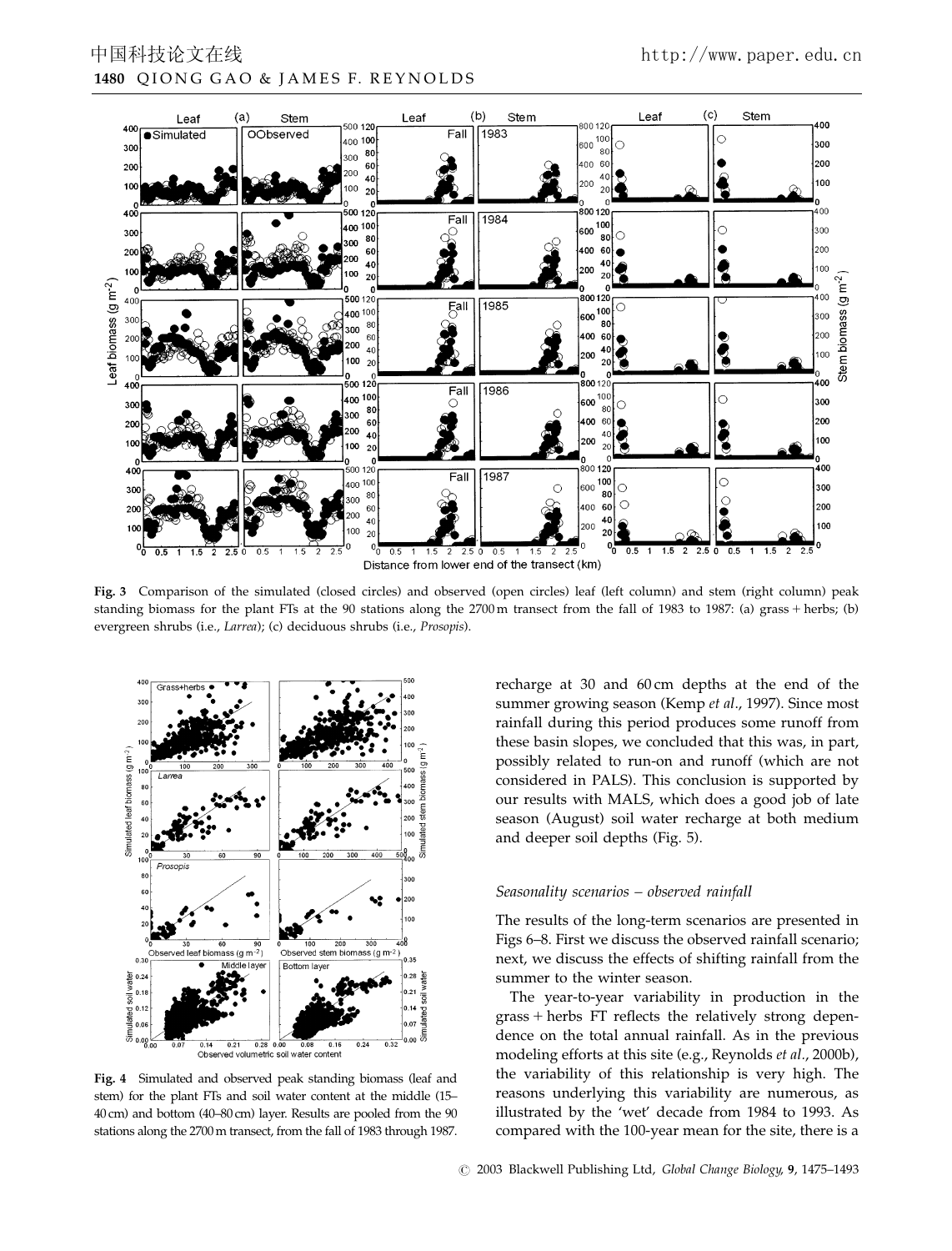

Distance from lower end of the transect (m)

Fig. 5 Comparison of simulated (closed circles) and observed (open circles) volumetric soil water content  $(cm<sup>3</sup> cm<sup>-3</sup>)$  of the (a) middle soil layer (15–40 cm depth) and (b) bottom soil layer (40–80 cm depth) at the 90 stations along the transect during the 5-year period. Only the values for early June (i.e., Julian days 160, 523, 887, 1251, and 1616 for 1983–1987, respectively; left columns) and early August (right columns) are shown.

slightly increased summer rainfall (10%), a greatly increased spring (April–June) rainfall (85%), and a greatly increased winter rainfall (50%) (see Reynolds et al., 2000b). However, during this 'wet' decade, the grass + herbs FT has a large, positive growth response (Fig. 6a). This is somewhat counterintuitive since most of the growth of this FT normally occurs in the summer, yet summer rainfall increased by only 10%. We explain this by noting that while grasses break dormancy in spring as the average temperature climbs above  $10^{\circ}$ C, growth in the next three months is usually minimal (normally a very dry period in the northern Chihuahuan Desert – Conley et al., 1992), and hence the unusually wet spring period during this particular decade may have provided a 'head start' in growth leading into the summer months. This conclusion is supported by Fernández & Reynolds (2000), who note that the length of the spring drought period is related to the C4 grass growth in the summer because the death of the root and shoot tissue reduces the number of growing points capable of utilizing the summer rainfall.

These dynamics can be contrasted with those during the drought of 1951–1956, which is embedded within a generally dry period from 1942 to 1956 (Swetnam & Betancourt, 1998). Here, the grass  $+$  herbs FT biomass declines substantially (Fig. 6a), consistent with the findings of Gibbens & Beck (1988), who reported that the aboveground cover of the principal range grasses of the Jornada Basin was severely impacted by this drought.

The simulated aboveground biomasses of the two shrub FTs during the 83-year period of simulation are shown in Fig. 7. When using observed rain to drive the model, the biomass of both shrub FTs remains at a low, constant level until the mid-1950s (solid lines, Fig. 7). Whereas the 1942–1956 dry period generally has a negative impact on the growth of the shrub FTs, thereafter both undergo increased (albeit slow) rates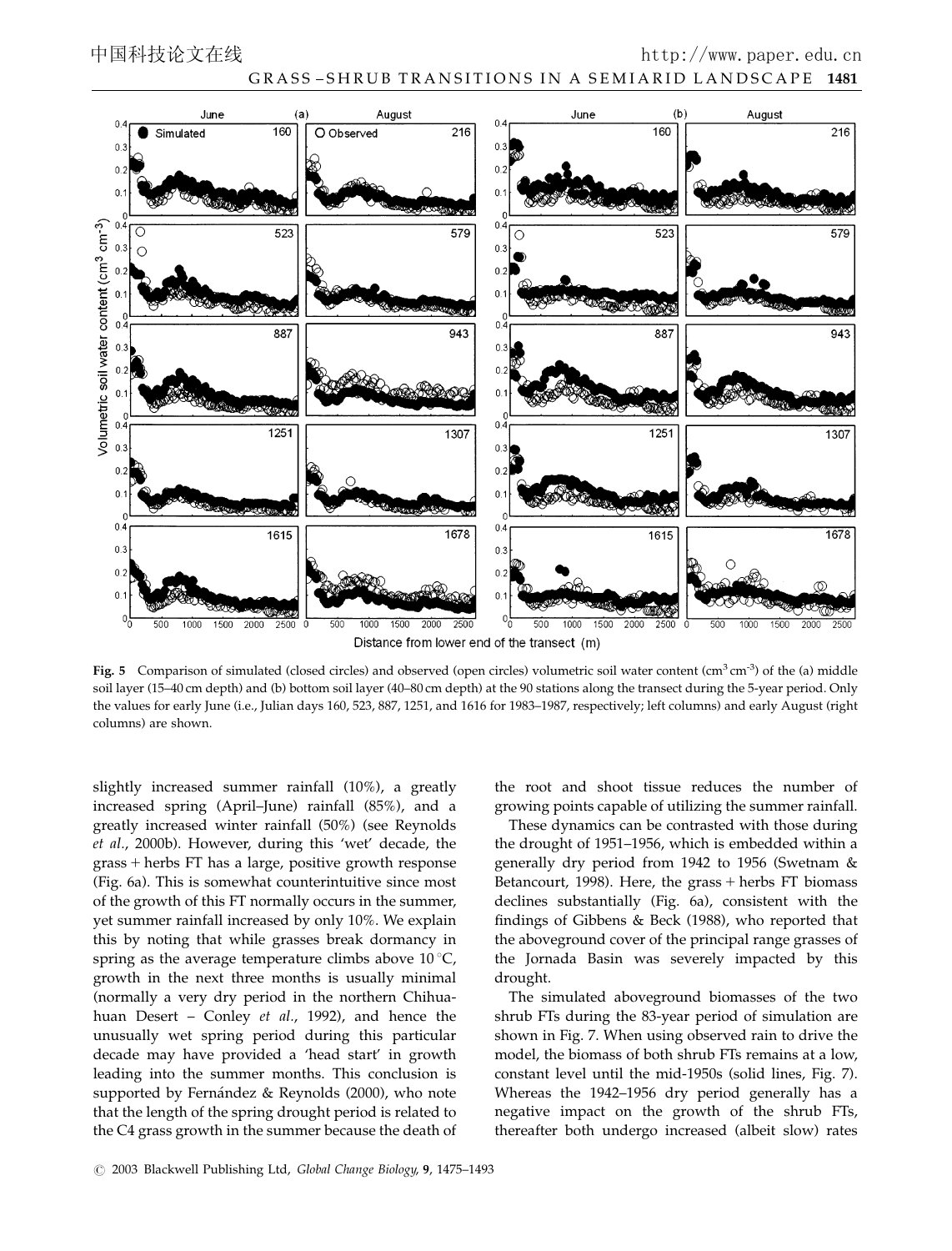

**Fig. 6** (a, b) Spatially averaged  $\left(\frac{1}{270}\sum_{x=1}^{270}m_a^1(t_m,x)\right)$  and (c) temporally averaged  $\left(\frac{1}{996}\sum_{t_m=1}^{996}m_a^1(t_m,x)\right)$  grass + herbs aboveground biomass with observed rainfall (solid line) and 60% increase in the winter/spring rainfall at the expense of a 48.7% decrease in the summer rainfall (dashed line), where  $t_m$  is the time (month), x is the grid number along the transect, and  $m^i_a(t_m,x)$  is the aboveground biomass for FT *i* at time  $t_m$  at grid cell x). Note: the total annual rainfall is the same for both the scenarios and results for the version with the runoff/run-on redistribution only are shown.

of growth, establishment, and proliferation (Larrea is restricted to the upper end of the transect and Prosopis to the lower end). Prosopis generally has a similar response to Larrea, but the absolute values of biomass at the end of the simulation period are substantially smaller than the present-day values along the transect (Fig. 3b, also see Kemp et al., 2003a). This underestimation is likely related to several assumptions in this version of the model, especially the lack of soil nutrient feedbacks. Seasonal shifts in nutrient feedbacks were found to be important by Epstein et al. (1999) in a modeling exercise in semiarid short-grass steppe, where precipitation was switched from summer to spring, as was found by Reynolds et al. (1999) in a field manipulation of the winter and summer rainfall in the Jornada Basin, and by Kemp et al. (2003b) when modeling these dynamics. This is due to the complex interactions between precipitation, soil organic matter, nutrient availability, and plant growth.

#### Seasonality scenarios – shifting to winter rainfall

The effects of shifting rainfall from the summer season (June 1 to September 30) to the rest of the year (October 1 to May 31) on soil water and aboveground biomass are summarized in Fig. 8 using a synthetic average. This synthetic average represents an approximate integration of the area under the curves (solid vs. dashed) in Figs 6 and 7, computed over the entire length of the transect and the 83-year time series.

Shifting rainfall from the summer to winter seasons affects all plant FTs, and these effects are always larger when runoff/run-on redistribution is considered (see below). Across the entire range of shifts considered (i.e., 0–60%), the following results are evident: (i) Soil water content, averaged across the three soil depths, increases about 12% (10% when run-on is excluded; Fig. 8d). This increase is due, at least in part, to a decrease in evapotranspiration, which is smaller in the winter– spring period than in the summer (analysis not shown). (ii) The aboveground biomass of the grass  $+$  herbs FT decreases 44% (37% without run-on; Fig. 8a). (iii) The aboveground biomass for both the shrub FTs increases, about  $6 \times$  for Larrea (Fig. 8b) and  $3 \times$  for Prosopis (Fig. 8c). As is evident in Fig. 7 (dashed vs. solid lines), these increases reflect the increasing spatial distributions of these shrub FTs along the transect.

Gibbens & Beck (1988) speculated that the drought of the 1950s may have favored an increase in shrubs in the Jornada Basin. Indeed, our results show that the  $grass + herbs FT$  is strongly impacted by the drought of the 1950s. However, the subsequent period is mainly one of 'recovery' for the grass  $+$  herbs FT (Fig. 6a), a pattern consistent with data for a variety of species (but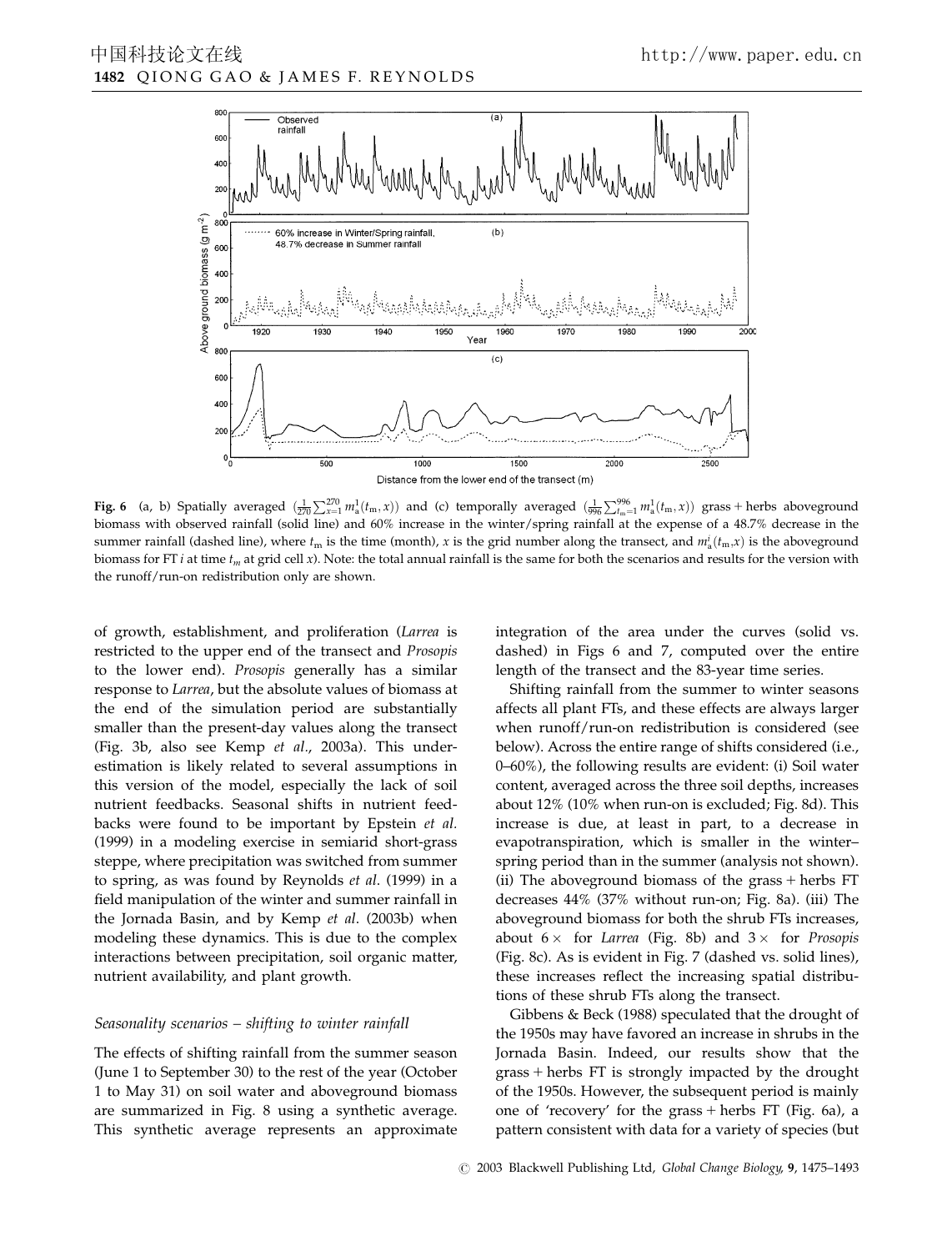

Fig. 7 Simulated aboveground biomass along the 2700 m transect for the evergreen and deciduous shrub FTs (Prosopis and Larrea, respectively). The 15-year periods from 1925 to 1997 (peak values in August) as a function of the observed daily rainfall (solid line) and with a 60% increase in the amount of winter/spring rain (October 1 to May 31) shifted from the summer period (June 1 to September 30) (dashed line) are shown. Note: the total annual rainfall is the same for both the scenarios, and results for the runoff/run-on redistribution version of the model only are shown.

not all, e.g., B. eriopoda) in both Gibbens & Beck (1988) and Herbel et al. (1970). Thus, while an obvious 'window of opportunity' exists for shrub encroachment – and our simulations with observed rainfall (see the previous section) suggest that shrubs would have been less impacted by the drought of the 1950s than grasses – our results appear to support this supposition only if accompanied by increased winter rainfall. Hence, one of our key findings is that an increased growth and expansion of shrubs occurs only when two conditions are simultaneously met: (i) the drought of the 1950s (which serves as a 'window of opportunity' for initiating increased shrub growth and expansion) and (ii) an increase in winter rainfall.

Hence, in the context of elucidating the potential mechanisms involved in historical grass–shrub transitions in the Jornada Basin, our simulation results are somewhat equivocal. First, while our model matches many of the general patterns of grass–shrub dynamics

since the 1950s (documented in Gile et al., 1988), when using observed rainfall to drive the model we fail to reproduce the major shift from grass- to shrubdomination in the early part of the 1900s (Buffington & Herbel, 1965; York & Dick-Peddie, 1969). Second, Conley et al. (1992) and Reynolds & Kemp (unpublished) found no statistical evidence for increased winter rainfall in the Jornada Basin during this critical period (Brown et al. (1987) reported increased winter rainfall, but for 1977–1992 only). These findings suggest that other factors not included in this version of MALS, such as grazing by domestic livestock, may be important.

#### Adjusting rainfall event size scenarios

The effects of redistributing rainfall within a year into larger-size events are summarized in Fig. 9. There are two striking differences as compared to the results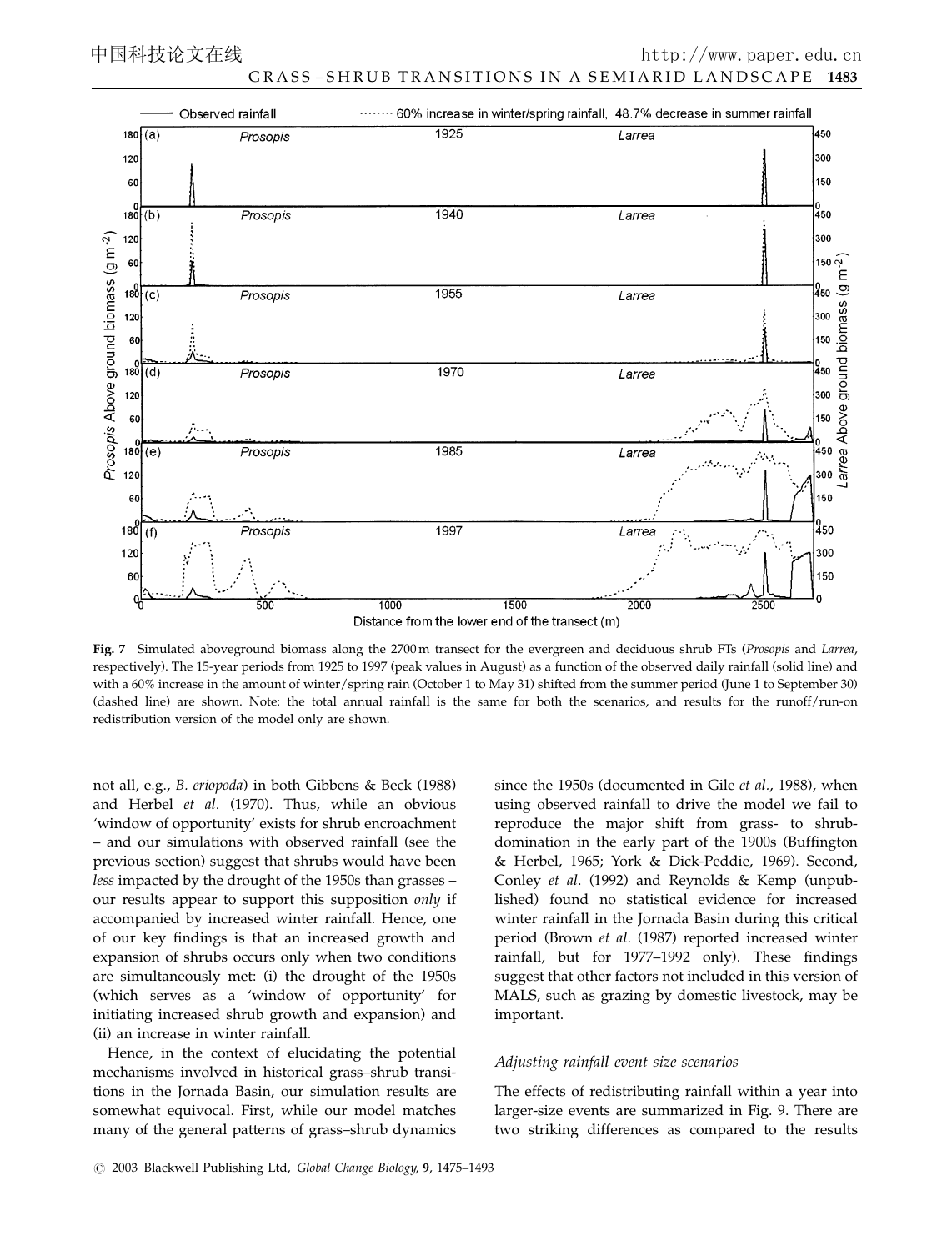

Fig. 8 Synthetic average, proportional to integration of area (biomass) under the curves in Figs 6 and 7, computed over the entire length of the transect and the 83-year time series:  $\int_{\frac{1}{996 \times 270}} \sum_{t_m=1}^{996} \sum_{x=1}^{270} m_a^i(t_m, x)$  for (a) grass + herbs FT, (b) Larrea, and (c) Prosopis, where  $t<sub>m</sub>$  is the time (month), x is the grid number along the transect, and  $m_a^i(t_m, x)$  is the aboveground biomass for FT i at time  $t_m$  at grid cell x). (d) Synthetic average for volumetric soil water content computed as  $\frac{1}{(\sqrt{996 \times 270(\Delta Z^1 + \Delta Z^2 + \Delta Z^3)}} \sum_{m=1}^{996} \sum_{x=1}^{270} \left[ \theta^1(t_m, x) \Delta Z^1 + \theta^2(t_m, x) \Delta Z^2 + \theta^3 \right]$  $(t_m, x)\Delta Z^3$ , where  $\theta^j(t_m, x)$  and  $Z^j$  for  $j = 1, 2,$  and 3 are the volumetric water content and thickness of soil layer j, respectively). The amount of daily rainfall from October 1 to May 31 each year was increased by 0% (observed), 20%, 40%, and 60%, while rainfall from June 1 to September 30 was adjusted accordingly to preserve the total observed annual rainfall. Results for both versions of the model – with and without runoff/run-on redistribution – are illustrated.



Fig. 9 Synthetic average for aboveground biomass for (a)  $grass + herbs$  FT, (b) evergreen shrubs FT (Larrea), and (c) deciduous shrubs FT (Prosopis); and (d) volumetric soil water content shown in four scenarios that progressively 'redistribute' rainfall into larger-size events while maintaining the total observed rainfall each year and the ratio of summer to winter/ spring precipitation. Results for both versions of the model (with and without runoff/run-on redistribution) are illustrated. See Fig. 8 for a description of the synthetic average.

obtained when increasing winter/decreasing summer precipitation (Fig. 8): (i) the nonlinear responses of all three FTs and (ii) the large number of instances where run-on has no effect on the response.

The removal of all precipitation events  $<$  10 mm in size has the effect of increasing the biomass of the grass + herbs FT by about  $77\%$  (54% with run-on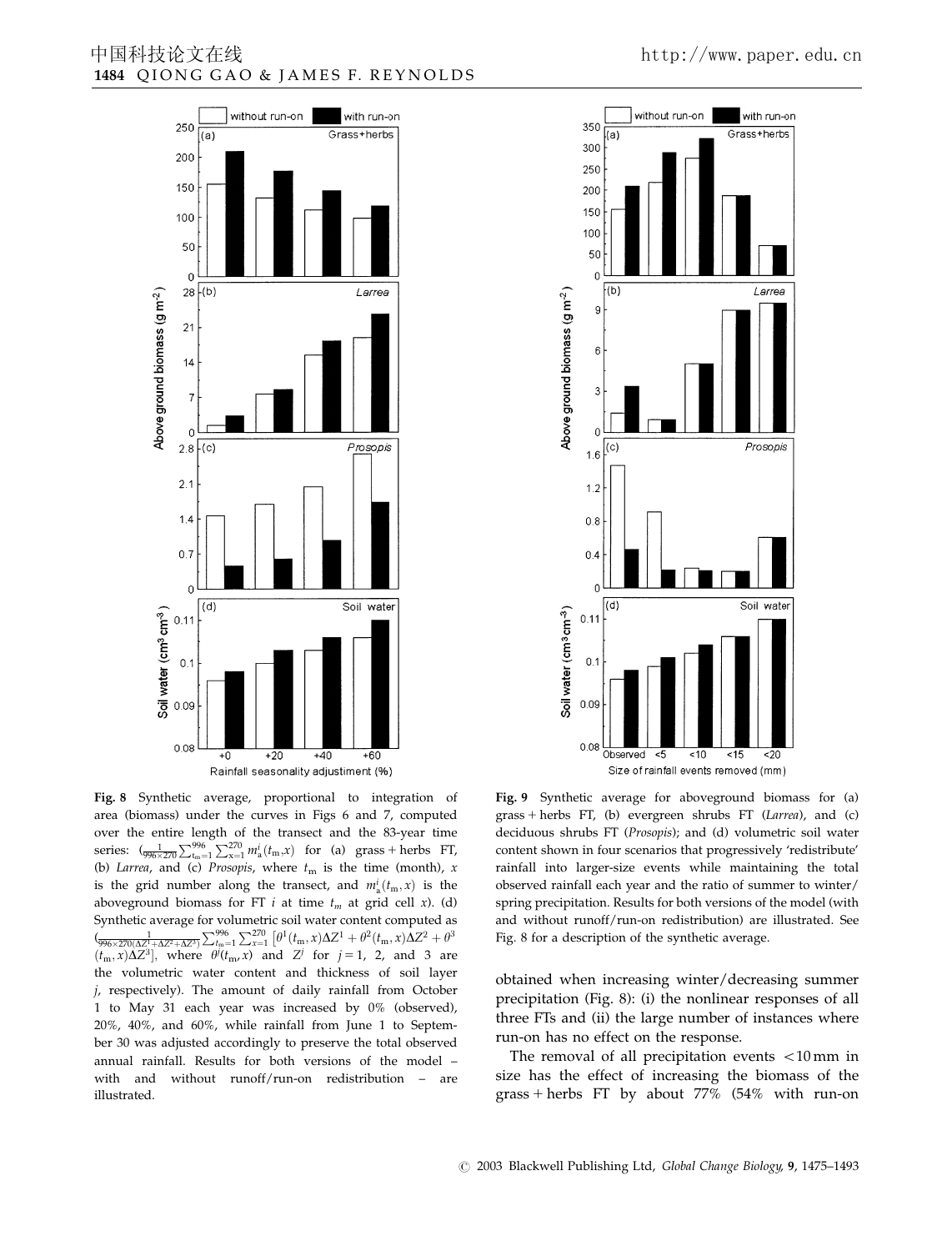included) as compared with the observed rainfall; this pattern is dramatically reversed with the removal of successively larger events, decreasing 55% (67% with run-on) when all events  $<$  20 mm are removed (Fig. 9a). Larrea exhibits a very different response. The removal of the smallest rainfall events (i.e.,  $<$  5 mm) has the effect of decreasing the average evergreen shrub FT biomass by about 33% (72% with run-on). We are unable to explain this fully, especially since the average soil water content increases (see below) and removing successively larger events significantly increases the biomass (about 2 – 5  $\times$  ; Fig 9b). As compared with the observed rainfall, the biomass of the deciduous shrub Prosopis is decreased by all the light rain removal scenarios with the exception of the  $<$  20 mm events with run-on only, which results in a slightly increased biomass due to (most likely) competitive interactions with the grass  $+$  herbs FT.

The synthetic average of the soil water content (computed over the length of the transect, vertically for three soil layers, and for the 83-year time series) increases linearly with the removal of light rains (Fig. 9d). The effects of including run-on in the model diminishes as successively larger events are removed (up to  $<$  20 mm in size). This increase in soil water is a result of the reduction in the surface evaporation associated with the removal of the smaller rainfall events (i.e., 5–10 mm) and a decrease in the overall plant transpiration due to the decrease in grass  $+$  herbs FT biomass when the larger (i.e, 15–20 mm) rain events are removed. Since the grass  $+$  herbs FT is present along most of the transect, the increase in the shrub biomass with the removal of events  $<$  10–20 mm is offset by decreased grass  $+$  herbs FT biomass, resulting in less total transpiration loss.

The nonlinearity of responses displayed in Fig. 9 is indicative of the multiple, interacting factors involved in determining the growth and reproduction of plants in arid and semiarid regions. As shown by Reynolds et al. (2000b), there are many seasons at the Jornada Basin where substantial rain may not translate into net production, at least for some plant FTs; in other instances, a small amount of rainfall precisely timed such that a particular FT is able to utilize it can result in a large response. Similarly, small events are not necessarily equivalent to the same amount of rain occurring as a single event, which may both produce runoff and percolate deep within the soil profile. Hence, the size of the rain events, and the dry periods between them, affects soil water availability: small or light showers separated by dry periods will result in short growth episodes of adequate soil moisture; if the same amount comes in larger events with higher infiltration, the growth episode will be longer (Burgress, 1995). In the case of the grass  $+$  herbs FT, the timing and amount

of individual rain events become much more important in the summer when the C4 grasses are active as compared to the winter. As seen in Fig. 1b, there is roughly twice as much total rainfall that occurs in events  $>20$  mm during the summer months than the rest of the year, yet this occurs in about the same number of total events. In sum, the magnitude of the responses of the plant functional types in this semiarid ecosystem tends to vary, depending upon the previous year as well as current conditions, e.g., successive 'wet' and 'dry' years, as also reported by others (e.g., Golluscio et al., 1998; Reynolds et al., 1999).

# Runoff/run-on redistribution scenarios

The strong relationship between the runoff/run-on redistribution and primary production in arid and semiarid ecosystems is well documented (Freudenberger & Hiernaux, 2001). We found the effects of the runoff/ run-on redistribution on the responses of the plant FTs and soil water dynamics to be generally significant and, in several instances, dramatic.

In the shifting rainfall seasonality scenarios (Fig. 8), the presence of runoff/run-on flows along the transect partially ameliorates the decrease in the grass  $+$  herbs FT biomass with shifts to greater winter precipitation. Note that the relative amount of this effect diminishes with a greater shift in rainfall from summer to winter/ spring (Fig. 8a) since the grass  $+$  herbs FT is mainly summer active. Production in the shrub FTs is also affected by lateral hydrologic flows, but in opposite ways. The runoff/run-on flows result in slight increases in the biomass of Larrea, with this effect tending to be relatively more significant with an increasing shift in rainfall away from the summer months (Fig. 8b). In contrast, the runoff/run-on flow actually leads to a decrease in the Prosopis biomass by more than 50%, and this reduction does not appear to be influenced by rainfall seasonality (Fig. 8c). Most of the runoff from the upper portion of the transect is locally restricted to within these zones – and utilized by the other plant functional types; hence, for Prosopis, which is located near the lower end of the transect, there is a limited amount of lateral flow (results not shown). Overall, there is a small, but significant, increase in the average soil water content when runoff/run-on is included in the model (Fig. 8d).

In the adjusted rainfall event sizes scenarios (Fig. 9), the presence of runoff/run-on redistribution is generally much less significant. The patterns of the effect are similar to those described above for shifts in rainfall seasonality, but tend to diminish or completely disappear completely as larger rainfall events are removed. With fewer rainfall events remaining in the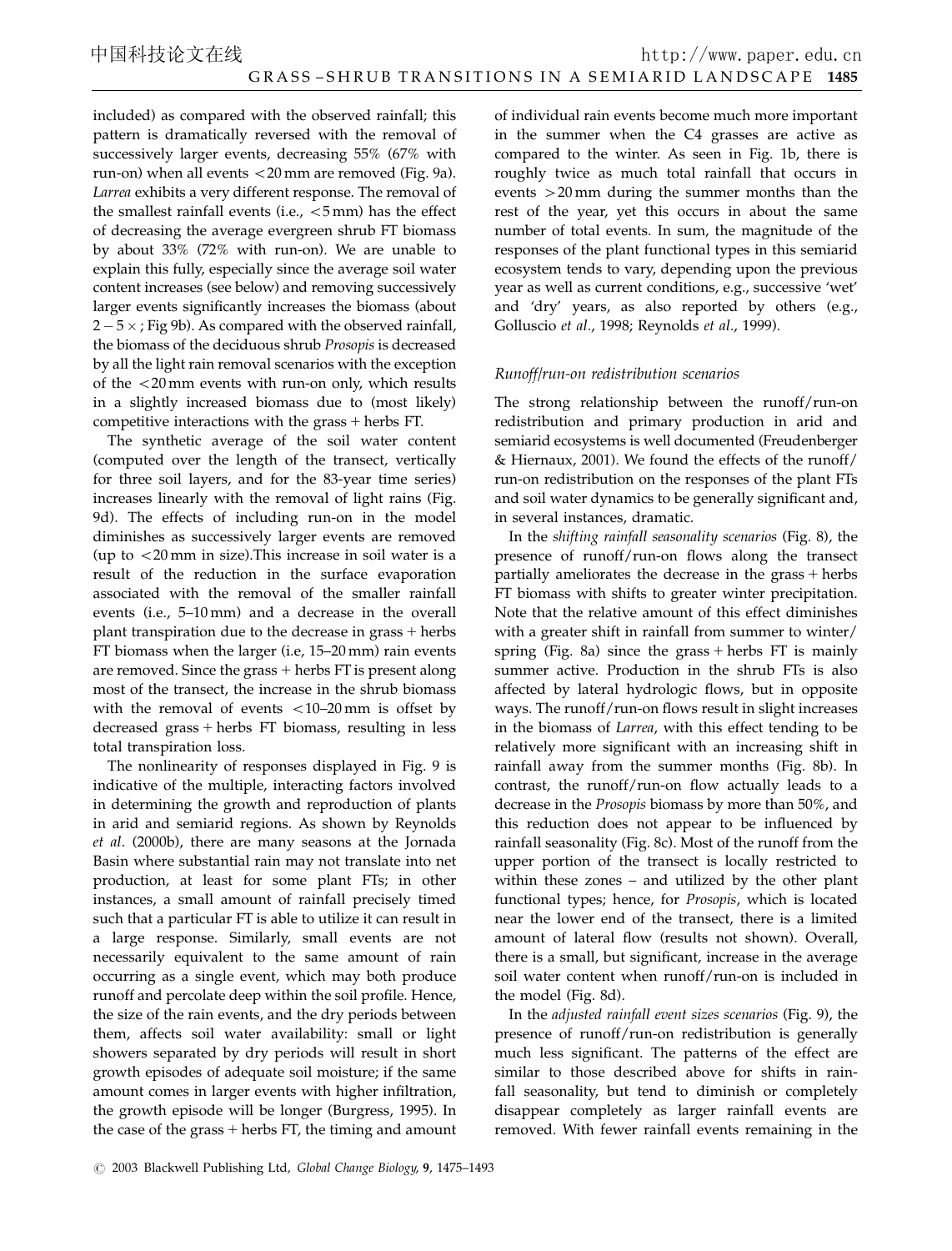time series (data not shown), the lateral flow is less frequent and hence of reduced importance.

## Conclusions

In the context of grass–shrub transitions in the Jornada Basin (northern Chihuahuan Desert) during the past 100 years, we conclude the following:

- (i) Results from our landscape modeling generally support the hypothesis that wetter winters and drier summers could have played a role in shrub encroachment, but with important caveats. Wetter winters and drier summers decreased the grass growth and accelerated the seedling establishment, seedling survival, and growth rates for both the evergreen and deciduous shrub functional types, leading to a significant expansion along the transect. However, we were unable to reproduce the major shifts from grass- to shrub-domination that occurred in the early part of the past century and, furthermore, the positive shrub response to wetter winters and drier summers was realized only in the latter part of the century following the drought of 1951–1956.
- (ii) The drought of 1951–1956, which was the worst of the century in the southwest United States (Swetnam & Betancourt, 1998), exemplifies how extreme climatic events may remove or suppress competitive limitations and promote invasion (White et al., 2001). In this case, the drought provided a relatively short 'window of opportunity' for increased shrub growth and expansion.
- (iii) While our modeling results generally support the hypothesis that an increase in the number of large precipitation events could favor shrub establishment and growth, our results are somewhat equivocal. The key issues are (i) what constitutes a 'large' event and (ii) its timing (both current and antecedent conditions). Although we found that the soil water content (as measured by a synthetic index over time and both vertical/horizontal space) increased monotonically as rainfall was 'redistributed' into larger-size events while maintaining annual amounts and the summer to winter/spring ratios, the responses of the plants were highly nonlinear. The removal of the smallest events ( $<$  5 and  $<$  10 mm) tended to promote grass growth and suppress shrubs; in contrast, the removal of precipitation events  $<$  20 mm suppressed grasses but promoted shrub growth. The suite of complex factors governing the interactions between the timing and amount of rainfall, its subsequent effects on soil water content, and the

growth and reproduction of plants makes it difficult to make generalizations.

- (iv) The inclusion of spatially explicit runoff/run-on hydrologic flows provides valuable insight for testing hypotheses dealing with precipitation in rangelands. We found significant effects of runoff/ run-on redistribution on both the plant and soil responses to seasonal shifts in precipitation, the effects of which depend on the functional characteristics of the plant, landscape position, and soil type.
- (v) Arid and semiarid rangelands are particularly vulnerable to climate variability, especially precipitation. A slight shift in the seasonal precipitation and/or the frequency of extreme events (e.g., the drought of the 1950s in the United States) could potentially lead to significant ecological and biogeochemical impacts, but these impacts will be influenced by local grazing history and management, current stocking rates, soil types, and species composition. These agents, especially grazing by domestic livestock, must be included in models in order to elucidate the relative importance of biotic vs. abiotic factors in historical grass–shrub dynamics in systems such as the Jornada Basin of southern New Mexico.

## Acknowledgements

The authors thank John Anderson for his assistance in accessing the LTER data sets. Paul Kemp assisted in the development of the model and provided insightful comments on the manuscript. This research was supported by USDA Specific Cooperative Agreement #58-1270-3-070, the Center for Integrated Study of the Human Dimensions of Global Change (Carnegie Mellon University, SBR-9521914), the National Science Foundation of China Grants #90202008 and #90211002, the Chinese Ministry of Science and Technology Grant #2000018605, and is a contribution to the Jornada Basin LTER.

# References

- Archer S (1999) Woody plant encroachment into southwestern grasslands and savannas: rates, patterns, and proximate causes. In: Ecological Implications of Livestock Herbivory in the West (ed. Pieper R), 2nd edn. pp. 13–68. Society for Range Management, Denver, Colorado.
- Bahre CJ, Shelton ML (1993) Historic vegetation change, mesquite increases, and climate in southeastern Arizona. Journal of Biogeography, 20, 489–504.
- Barbour MG (1968) Germination requirements of the desert shrub Larrea divaricata. Ecology, 915–923.
- Bennert WE, Mooney HA (1979) The water relations of some desert plants in Death Valley, California. Flora, 168, 405–427.
- Brown JH, Valone TJ, Curtin CG (1997) Reorganization of an arid ecosystem in response to recent climate change. Proceedings of the National Academy of Sciences, 94, 9729–9733.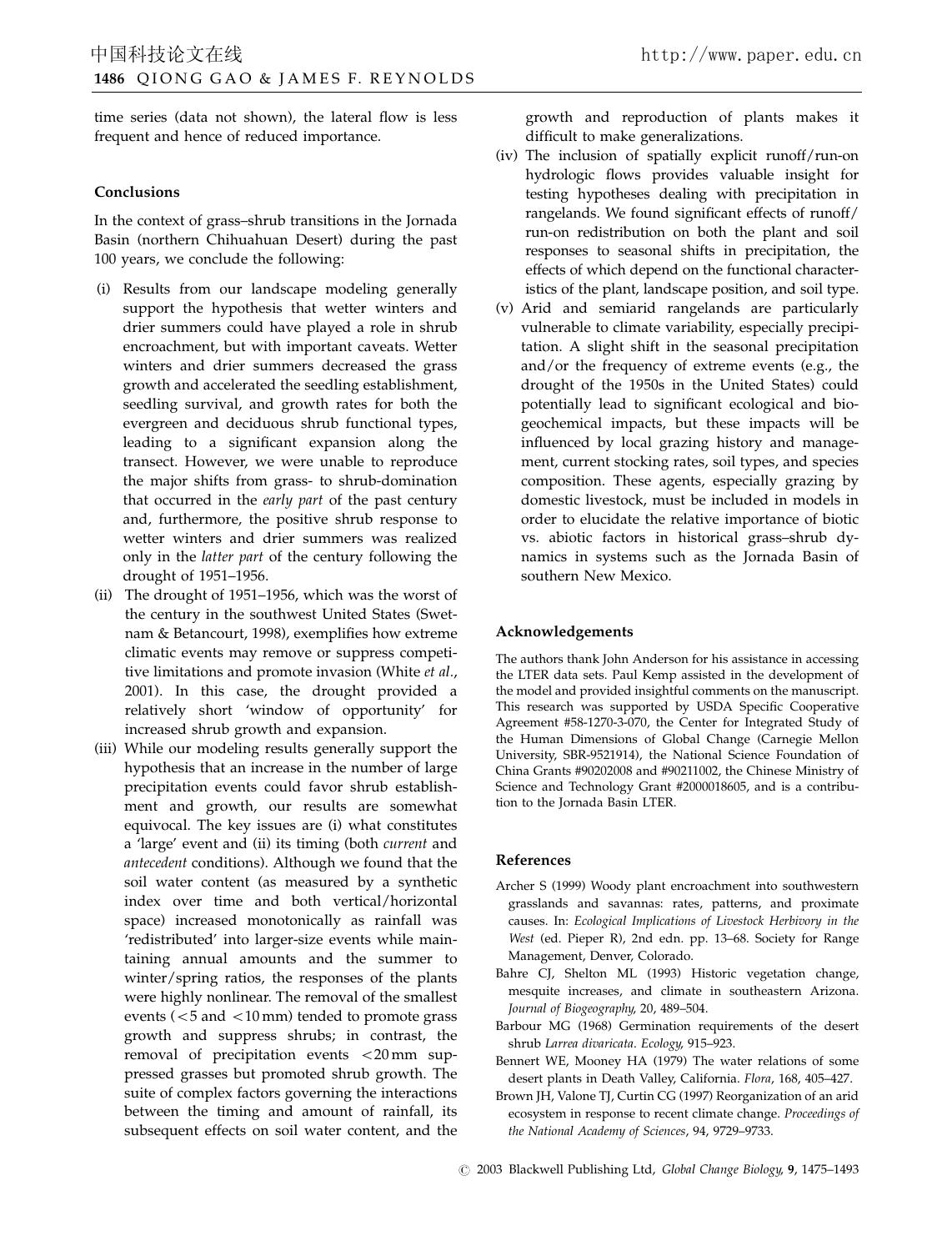- Brown JR, Archer S (1989) Woody plant invasion of grasslands: establishment of honey mesquite (Prosopis glandulosa var. glandulosa) on sites differing in herbaceous biomass and grazing history. Oecologia, 80, 19–26.
- Buffington LC, Herbel CH (1965) Vegetational changes on a semidesert grassland range from 1858 to 1963. Ecological Monographs, 35, 139–164.
- Burgress TL (1995) Desert grassland, mixed shrub savanna, shrub steppe, or semidesert scrub? The dilemma of coexisting growth forms. In: The Desert Grassland (eds McClaran MP, Van Devender TR), pp. 31–67. The University of Arizona Press, Tucson.
- Busch DE, Smith SD (1995) Mechanisms associated with decline of woody species in riparian ecosystems of the southwestern United States. Ecological Monographs, 65, 347–370.
- Bush JK, Van Auken OW (1987) Light requirements for growth of Prosopis glandulosa seedlings. Southwestern Naturalist, 32, 469–474.
- Bush JK, Van Auken OW (1990) Growth and survival of Prosopis glandulosa seedlings associated with shade and herbaceous competition. Botanical Gazette, 151, 234–239.
- Bush JK, Van Auken OW (1991) Importance of time of germination and soil depth on growth of Prosopis glandulosa (Leguminosae) seedlings in the presence of a C-4 grass. American Journal of Botany, 78, 1732–1739.
- Campbell GS, Jungbauer JD Jr, Shiozawa S et al. (1993) A oneparameter equation for water sorption isotherm of soils. Soil Science, 156, 302–306.
- Conley W, Conley MR, Karl TR (1992) A computational study of episodic events and historical context in long-term ecological process: climate and grazing in the northern Chihuahuan Desert. Coenoses, 7, 55–60.
- Cornelius JM, Kemp PR, Ludwig JA et al. (1991) The distribution of vascular plant species and guilds in space and time along a desert gradient. Journal of Vegetation Science, 2, 59–72.
- de Soyza AG, Franco AC, Virginia RA et al. (1996) Effects of plant size on photosynthesis and water relations in the desert shrub Prosopis glandulosa (Fabaceae). American Journal of Botany, 83, 99–105.
- Epstein HE, Burke IC, Lauenroth WK (1999) Response of the shortgrass steppe to changes in rainfall seasonality. Ecosystems, 2, 139–150.
- Fernández RJ, Reynolds JF (2000) Potential growth and drought tolerance of eight desert grasses: lack of a trade-off? Oecologia, 123, 90–98.
- Franco AC, de Soyza AG, Virginia RA et al. (1994) Effects of plant size and water relations on gas exchange and growth of the desert shrub, Larrea tridentata. Oecologia, 97, 171–178.
- Freudenberger DO, Hiernaux P (2001) Productivity of patterned vegetation. In: Banded Vegetation Patterning in Arid and Semiarid Environments (ed. Seghieri J), Ecological Studies Series, Vol. 149. pp. 198–209. Springer-Verlag, Berlin, New York, Heidelberg.
- Fulbright TE, Kuti JO, Tipton AR (1995) Effects of nurse-plant canopy temperatures on shrub seed germination and seedling growth. Acta Oecologica – International Journal of Ecology, 16, 621–632.
- Gao Q, Li JD, Zheng HY (1996) A dynamic landscape simulation model for the alkaline grasslands on Songnen Plain in northeast China. Landscape Ecology, 11, 339–349.
- Gibbens RP, Beck RF (1988) Changes in grass basal area and forb densities over a 64-year period on grassland types of the Jornada Experimental Range. Journal of Range Management, 41, 186–192.
- Gile LH, Hawley JW, Grossman RB, et al. (1988) 1988 Supplement to the Desert Project Guidebook. New Mexico Bureau of Mines and Mineral Resources, Socorro, New Mexico.
- Golluscio RA, Sala OE, Lauenroth WK (1998) Differential use of large summer rainfall events by shrubs and grasses: a manipulative experiment in the Patagonian steppe. Oecologia, 115, 17–25.
- Grover HD, Musick HB (1990) Shrubland encroachment in southern New Mexico, USA: an analysis of desertification processes in the American Southwest. Climatic Change, 17, 305–330.
- Guo Q, Rundel PW, Goodall DW (1998) Horizontal and vertical distribution of desert seed banks: patterns, causes and implications. Journal of Arid Environments, 39, 465–478.
- Guo QF, Rundel PW, Goodall DW (1999) Structure of desert seed banks: comparisons across four North American desert sites. Journal of Arid Environments, 42, 1–14.
- Herbel C, Dittberner P, Bickle TS (1970) In Simulation and Analysis of Dynamics of a Semi-Desert Grassland: An Interdisciplinary Workshop Program Toward Evaluating the Potential Ecological Impact of Weather Modification (ed. Van Dyne GM), pp. 133–178. Colorado State University, Fort Collins, CO.
- Huenneke LF, Anderson JP, Remmenga M et al. (2002) Desertification alters patterns of aboveground net primary production in Chihuahuan ecosystems. Global Change Biology, 8, 247–264.
- Kemp PR, Reynolds JF (2000) Variability in phenology and production of desert ephemerals: implications for predicting resource availability for desert tortoises. Proceedings of the 24th Annual Meeting and Symposium of the Desert Tortoise Council, pp. 34–39. St George, UT.
- Kemp PR, Reynolds JF, Ludwig JA (2003a) Effects of variation in rainfall, soil moisture, nitrogen availability, and landscape position on cover of plant functional types in the northern Chihuahuan Desert. Journal of Vegetation Science (in press).
- Kemp PR, Reynolds JF, Pachepsky Y et al. (1997) A comparative modeling study of soil water dynamics in a desert ecosystem. Water Resources Research, 33, 73–90.
- Kemp PR, Reynolds JF, Virginia RA et al. (2003b) Decomposition of leaf and root litter of Chihuahuan Desert shrubs: effects of three years of summer drought. Journal of Arid Environments, 53, 21–39.
- Kyparissis A, Grammatikopoulos G, Manetas Y (1997) Leaf demography and photosynthesis as affected by the environment in the drought semi-deciduous Mediterranean shrub Phlomis fruticosa l. Acta Oecologica – International Journal of Ecology, 18, 543–555.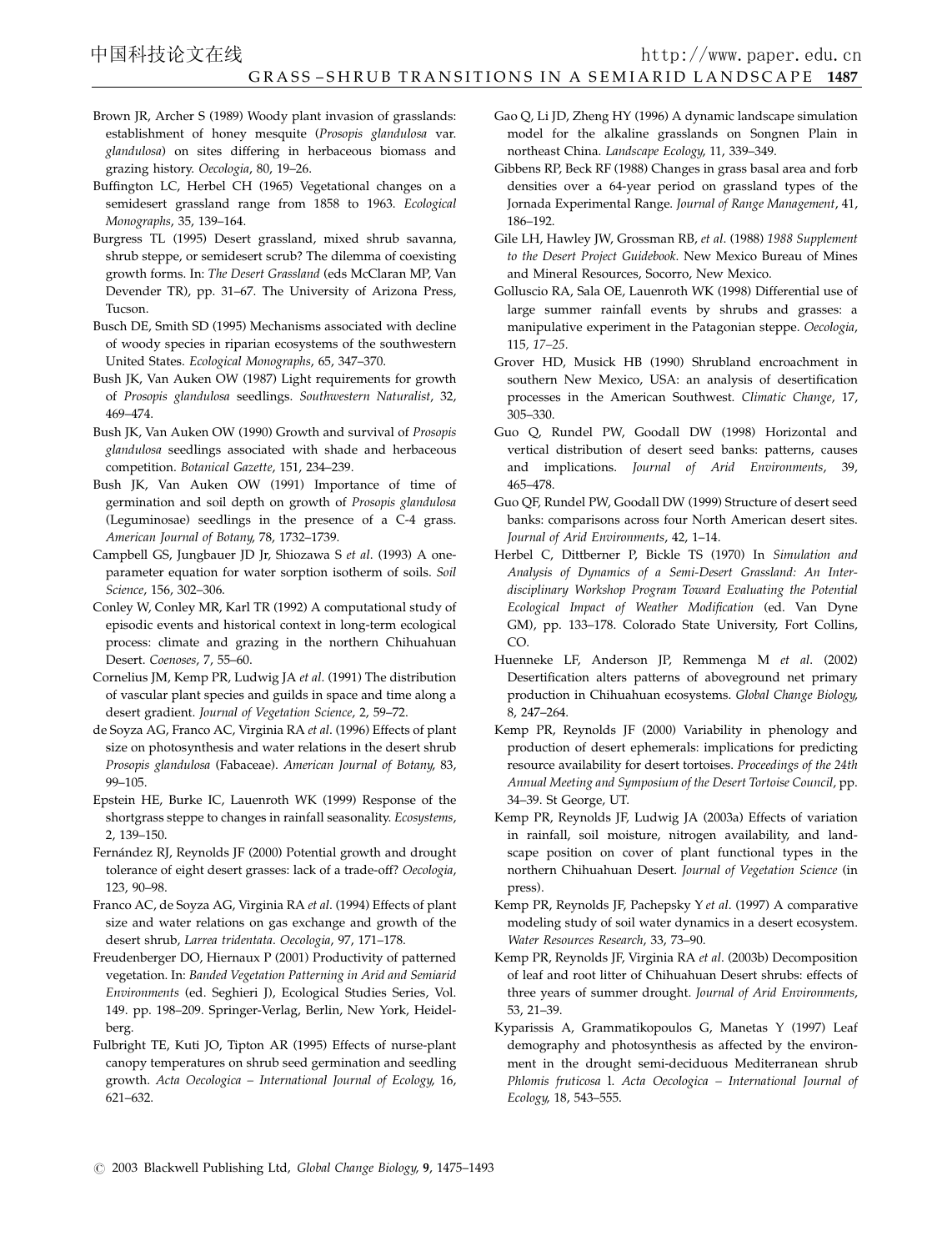- Lee SG, Felker P (1992) Influence of water/heat stress on flowering and fruiting of mesquite (Prosopis glandulosa var. glandulosa). Journal of Arid Environments, 23, 309–319.
- Lei SA (1997) Variation in germination response to temperature and water availability in blackbrush (Coleogyne ramosissima) and its ecological significance. Great Basin Naturalist, 57, 172–177.
- McAuliffe JR (1988) Markovian dynamics of simple and complex desert communities. American Naturalist, 131, 459–490.
- McPherson GR (1997) Ecology and Management of North American Savannas. University of Arizona Press, Tucson, AZ, USA.
- Monteith JL, Unsworth MH (1990) Principles of Environmental Physics. Edward Arnold, London.
- Naeth MA, Chanasyk DS (1996) Runoff and sediment yield under grazing in foothills fescue grasslands of Alberta. Water Resources Bulletin, 32, 89–95.
- Neilson RP (1986) High-resolution climatic analysis and southwest biogeography. Science, 232, 27–34.
- Ogle K, Reynolds JF (2002) Desert dogma revisited: coupling of stomatal conductance and photosynthesis in the desert shrub, Larrea tridentata. Plant Cell and Environment, 25, 909–922.
- Peters D (2002) Recruitment potential of two perennial grasses with different growth forms at a semiarid–arid transition zone. American Journal of Botany, 89, 1616–1623.
- Reynolds JF (1986) Adaptive strategies of desert shrubs with special reference to the creosotebush (Larrea tridentata [DC] Cov). In: Pattern and Process in Desert Ecosystems (ed. Whitford WG), pp. 19–49. University of New Mexico Press, Albuquerque, NM.
- Reynolds JF (2001) Desertification. In: Encyclopedia of Biodiversity, Vol. 2 (ed. Levin S), pp. 61–78. Academic Press, San Diego, CA.
- Reynolds JF, Cunningham GL (1981) Validation of a primary production model of the desert shrub Larrea tridentata using soil-moisture augmentation experiments. Oecologia, 51, 357–363.
- Reynolds JF, Fernández RJ, Kemp PR (2000a) Drylands and global change: rainfall variability and sustainable rangeland production. In: Proceedings of the 12th Toyota Conference: Challenge of Plant and Agricultural Sciences to the Crisis of Biosphere on the Earth in the 21st Century (ed. Komanine A), pp. 73–86. R.G. Landes Company, Austin, TX.
- Reynolds JF, Kemp PR, Tenhunen JD (2000b) Effects of long-term rainfall variability on evapotranspiration and soil water distribution in the Chihuahuan Desert: a modeling analysis. Plant Ecology, 150, 145–159.
- Reynolds JF, Stafford Smith DM (eds) (2002) Global Desertification: Do Humans Cause Deserts? Dahlem Workshop Report 88. Dahlem University Press, Berlin.
- Reynolds JF, Virginia RA, Kemp PR et al. (1999) Impact of drought on desert shrubs: effects of seasonality and degree of resource island development. Ecological Monographs, 69, 69–106.
- Reynolds JF, Virginia RA, Schlesinger WH (1997) Defining functional types for models of desertification. In: Plant Functional Types: Their Relevance to Ecosystem Properties and Global Change (ed. Woodward FI), pp. 194–214. Cambridge University Press, Cambridge, England.
- Schlesinger WH, Reynolds JF, Cunningham GL et al. (1990) Biological feedbacks in global desertification. Science, 247, 1043–1048.
- Schwinning S, Ehleringer J (2001) Water use trade-offs and optimal adaptations to pulse-driven arid ecosystems. Journal of Ecology, 89, 464–480.
- Sharpe PJH, Rykiel EJ Jr. (1991) Modelling integrated response of plants to multiple stresses. In: Response of Plants to Multiple Stresses (ed. Pell EJ), pp. 205–224. Academic Press, San Diego, CA.
- Swetnam TW, Betancourt JL (1998) Mesoscale disturbance and ecological response to decadal climatic variability in the American Southwest. Journal of Climate, 11, 3128–3147.
- Vaughton G (1998) Soil seed bank dynamics in the rare obligate seeding shrub, Grevillea barklyana (Proteaceae). Australian Journal of Ecology, 23, 375–384.
- Wainwright J, Mulligan M, Thornes J (1999) Plants and water in drylands. In: Eco-hydrology: Plants and Water in Terrestrial and Aquatic Environments (ed. Wilby RL), pp. 78–126. Routledge, London.
- Walter H (1971) Natural savannahs as a transition to the arid zone. In: Ecology of Tropical and Subtropical Vegetation (ed. Burnett JH), pp. 238–265. Van Nostrand Reinhold Co., New York.
- Weltz MA, Blackburn WH (1995) Water budget for south Texas rangelands. Journal of Range Management, 48, 45–52.
- White TA, Campbell BD, Kemp PD et al. (2001) Impacts of extreme climatic events on competition during grassland invasions. Global Change Biology, 7, 1–13.
- Wiegand T, Milton SJ, Wissel C (1995) A simulation model for a shrub ecosystem in the semiarid Karoo, South Africa. Ecology, 76, 2205–2221.
- Wierenga PJ, Hendrickx JMH, Nash MH et al. (1987) Variation of soil and vegetation with distance along a transect in the Chihuahuan Desert. Journal of Arid Environments, 13, 53–63.
- York JC, Dick-Peddie WA (1969) Vegetation changes in southern New Mexico during the past hundred years. In: Arid Lands in Perspective (ed. Goldman BJ), pp. 157–166. University of Arizona Press, Tucson, AZ.

# Appendix A

The structure of MALS is presented here. MALS is a spatially explicit version of PALS, an ecosystem model that consists of modules for soil water, decomposition, energy-budget/atmospheric environment, and the physiology and phenology of the principal plant FTs of the southwestern United States (Reynolds et al., 1997; Reynolds et al., 2000b; Kemp et al., 2003a).

The total dry weight  $(W_T)$  of each plant FT is partitioned into leaves  $(W_I)$ , stem  $(W_S)$ , root  $(W_R)$ , and seeds  $(W_{seed})$ :

$$
\textit{W}_T = \textit{W}_L + \textit{W}_S + \textit{W}_R + \textit{W}_\text{seed}.\tag{A.1}
$$

FTs are indicated by subscripts  $i = 1$  (grass + herbs), 2 (evergreen shrubs, viz., Larrea), and 3 (deciduous shrubs, viz., Prosopis). We make several key assump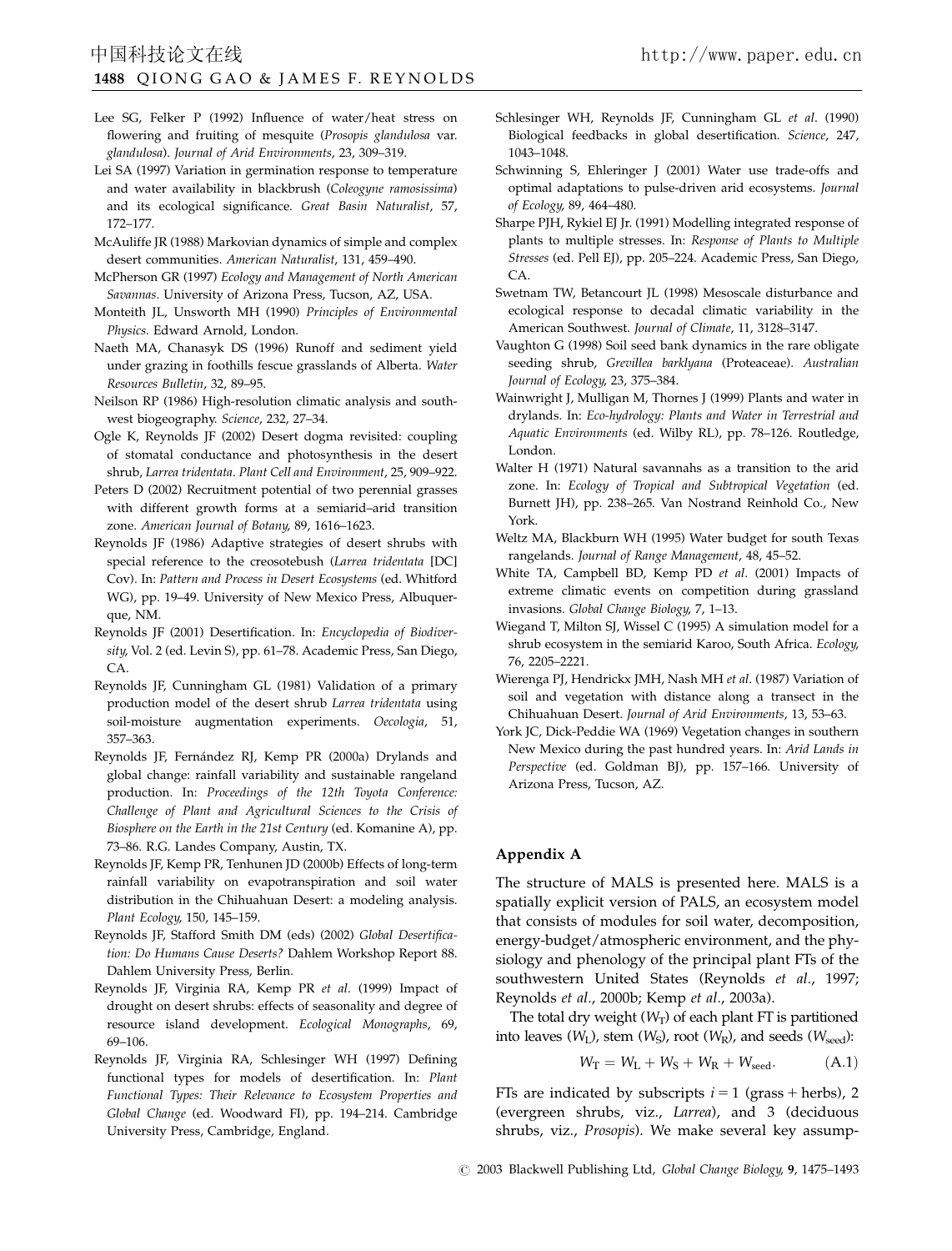tions in this version of MALS: (i) assimilated carbon (C) is available throughout the plant, ignoring short- vs. long-term transport; (ii) no distinction is made between labile and nonlabile C; and (iii) the effect of nutrients on assimilation and growth is ignored.

For brevity, explanations of all symbols, functions, and units are provided in Table A1.

## A.1. Assimilation

The daily net assimilation (A) follows Reynolds et al. (1986):

$$
A = \frac{g}{\Omega} \left( \frac{C_{\rm a} - C_i}{P_{\rm a}} \right) \beta \left( \frac{Y}{f_{\rm c}} \right) Q(T_{\rm a}) \, W_{\rm L} \, \text{SLA} \, I_{\rm d}.\tag{A.2}
$$

|  | <b>Table A1</b> Symbols, functions, and units used in MALS |  |  |  |  |  |  |
|--|------------------------------------------------------------|--|--|--|--|--|--|
|--|------------------------------------------------------------|--|--|--|--|--|--|

| Eqn | Symbol                                     | Definition                                                                                    | Units/value                                                                                  |
|-----|--------------------------------------------|-----------------------------------------------------------------------------------------------|----------------------------------------------------------------------------------------------|
| 1   | $W_{\rm L}$                                | Leaf dry weight                                                                               | $\rm g\,m^{-2}$                                                                              |
| 1   | $W_{R}$                                    | Root dry weight                                                                               | $\rm g\,m^{-2}$                                                                              |
| 1   | $W_{\rm S}$                                | Stem dry weight                                                                               | $\rm g\,m^{-2}$                                                                              |
| 1   | $W_{\text{seed}}$                          | Seed dry weight                                                                               | $\rm g\,m^{-2}$                                                                              |
| 1   | $W_T$                                      | Total plant dry weight                                                                        | $g m^{-2}$                                                                                   |
| 2   | β                                          | Molecular mass of carbon (12)                                                                 | $g$ mol <sup><math>-1</math></sup>                                                           |
| 2   | Ω                                          | Ratio of $H_2O$ to $CO_2$ diffusion                                                           | 1.6                                                                                          |
| 2   | $d_{\text{len}}$                           | Daylength = $12 + 2 \cos \left[2\pi \frac{t_d - 172}{365.25}\right]$                          | h                                                                                            |
| 2   | $f_c$                                      | Carbon fraction (0.5)                                                                         | Dimensionless                                                                                |
| 2   | g                                          | Stomata conductance                                                                           | mol m $^{-2}$ s <sup>-1</sup>                                                                |
| 2   | А                                          | Assimilation rate                                                                             | $g m^{-2}$ day <sup>-1</sup>                                                                 |
| 2   | $C_{\rm a}$                                | Partial pressure of CO <sub>2</sub> in air                                                    | kPa                                                                                          |
| 2   | $C_i$                                      | Partial pressure of $CO2$ in intercellular spaces                                             | kPa                                                                                          |
| 2   | $I_{d}$                                    | Dailyintegral = $3600\frac{2}{\pi}d_{\text{len}}$ (Monteith & Unsworth 1990)                  | $\mathbf S$                                                                                  |
| 2   | $P_{\rm a}$                                | Atmospheric (barometric) pressure ( = 0.88, Las Cruces, NM)                                   | kPa                                                                                          |
| 2   | $Q(T_a)$                                   | Effect of temperature on assimilation rate $(0-1)$ , see Eqn $(15)$ )                         | Dimensionless                                                                                |
| 2   | <b>SLA</b>                                 | Specific leaf area                                                                            | $m^2g^{-1}$                                                                                  |
| 2   | $T_{\rm a}$                                | Average daily air temperature                                                                 | $^{\circ}C$                                                                                  |
| 2   | Y                                          | Yield or growth conversion efficiency                                                         | Dimensionless                                                                                |
| 3   | $\psi_i^{\text{plant}}$                    | Plant water potential for the <i>i</i> th FT                                                  | MPa                                                                                          |
| 3   | $a_i$                                      | Maximum stomatal conductance for the <i>i</i> th FT                                           | mol m $^{-2}$ s $^{-1}$                                                                      |
| 3   | b <sub>1</sub>                             | Stomatal conductance parameter for grasses                                                    | $kPa-1$                                                                                      |
| 3   | $b_2, b_3$                                 | Stomatal conductance parameter for shrubs                                                     | mol m <sup><math>-2</math></sup> s <sup><math>-1</math></sup> kPa <sup><math>-1</math></sup> |
| 3   | $c_i$                                      | Stomatal conductance parameter for shrubs                                                     | mol m <sup><math>-2</math></sup> s <sup><math>-1</math></sup> kPa <sup><math>-1</math></sup> |
| 3   | $\ensuremath{\mathrm{VPD}_{\mathrm{ave}}}$ | Average vapor pressure deficit                                                                | kPa                                                                                          |
| 4   | $\lambda_{\text{seed}}$                    | Proportion of assimilate allocated to seeds                                                   | Dimensionless                                                                                |
| 4   | $\lambda_{\text{root}}$                    | Proportion of assimilate allocated to roots                                                   | Dimensionless                                                                                |
| 4   | $\lambda$ stem                             | Proportion of assimilate allocated to stems                                                   | Dimensionless                                                                                |
| 4   | $\lambda_{\text{leaf}}$                    | Proportion of assimilate allocated to leaves                                                  | Dimensionless                                                                                |
| 5   | $\kappa_{\rm max}$                         | Maximum proportional allocation to seeds                                                      | Dimensionless                                                                                |
| 5   | $a_{\rm s}$                                | Seed allocation parameter                                                                     | $MPa^{-1}$                                                                                   |
| 5   | $b_{\rm s}$                                | Seed allocation parameter                                                                     | MPa                                                                                          |
| 5   | t                                          | Julian day                                                                                    | day                                                                                          |
| 5   | Q(t)                                       | Unimodal function for timing of seed phenology $(0-1)$ , see Eqn $(15)$ )                     | $0 - 1$                                                                                      |
| 6   | $\rho_{\text{root}}$                       | Proportional allocation to roots under nonlimiting conditions                                 | Dimensionless                                                                                |
| 6   | $\phi$                                     | Root allocation function                                                                      | Dimensionless                                                                                |
| 6   | $S_{\Psi}$                                 | Function for the effect of $\psi_{\text{plant}}$ on root allocation                           | Dimensionless                                                                                |
| 7   | $\varphi$                                  | Stem allocation function ( = $\rho_{\text{stem}}/(\rho_{\text{leaf}} + \rho_{\text{stem}})$ ) | Dimensionless                                                                                |
| 7   | $\rho_{\text{leaf}}$                       | Parameter, proportional allocation to leaves under nonlimiting conditions                     | Dimensionless                                                                                |
| 7   | $\rho_{\text{stem}}$                       | Parameter, proportional allocation to stems under nonlimiting conditions                      | Dimensionless                                                                                |
| 8   | $k_{\rm v}$                                | Seedling survivorship parameter                                                               | Dimensionless                                                                                |
| 8   | $F_{\text{clay}}$                          | Clay content of soil (fraction)                                                               | Dimensionless                                                                                |
| 8   | $G_{\text{max}}$                           | Maximum germination rate                                                                      | $day^{-1}$                                                                                   |
| 8   | $G_{\text{seed}}$                          | Germination rate                                                                              | $day^{-1}$                                                                                   |

(continued)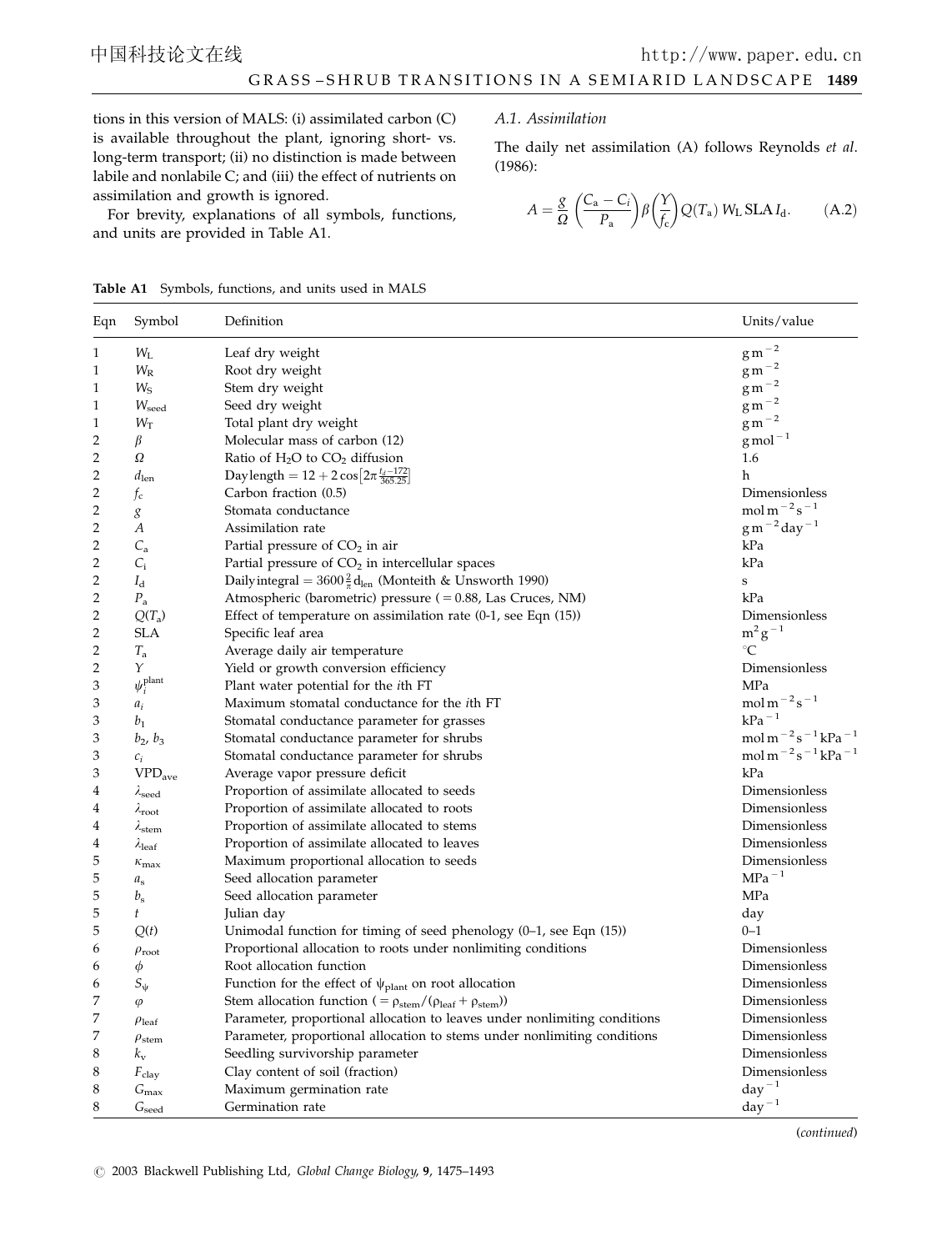# 1490 Q IONG GAO & JAMES F. REYNOLDS 中国科技论文在线 http://www.paper.edu.cn

Table A1 (Contd.)

| Eqn | Symbol                          | Definition                                                                                | Units/value                          |
|-----|---------------------------------|-------------------------------------------------------------------------------------------|--------------------------------------|
| 8   | $Q(SWC_{15})$                   | Unimodal function for effect of soil water on seed germination $(0-1)$ , see Eqn $(15)$ ) | Dimensionless                        |
| 8   | $Q(T_{\rm soil15}^{\rm ave10})$ | Unimodal function for effect of temperature on seed germination (0-1, see Eqn (15))       | Dimensionless                        |
| 8   | $S_{\rm v}$                     | Seedling survivorship (fraction)                                                          | Dimensionless                        |
| 8   | $S_{\rm vmax}$                  | Maximum seedling survivorship                                                             | Dimensionless                        |
| 8   | $SWC_{15}$                      | Soil water content in upper 15 cm                                                         | cm                                   |
| 8   | $T_{\rm soil15}^{\rm ave10}$    | 10-d average soil temperature at 15 cm depth                                              | $^{\circ}C$                          |
| 9   |                                 | Dummy variable for $x$                                                                    | m                                    |
| 9   | ς                               | Dummy variable for $y$                                                                    | m                                    |
| 9   | $\sigma_{\rm s}$                | Standard deviation of seed dispersal                                                      | m                                    |
| 9   | $\boldsymbol{\chi}$             | Horizontal coordinate                                                                     | m                                    |
| 9   | y                               | Horizontal coordinate                                                                     | m                                    |
| 9   | $D_{\rm s}$                     | Seed dispersal function for shrub FTs                                                     | $m^{-2}$                             |
| 10  | Θ                               | Spatial domain of simulation                                                              | Dimensionless                        |
| 10  | $d_{\text{seed}}$               | Natural senescence death rate of leaves                                                   | $day^{-1}$                           |
| 11  | $\alpha$                        | Rhizome propagation coefficient                                                           | $m^2$ day <sup><math>-1</math></sup> |
| 11  | $\lambda_{\text{realloc}}$      | Reallocation coefficient                                                                  | $day^{-1}$                           |
| 11  | $d_{\text{root}}$               | Root senescence rate                                                                      | $day^{-1}$                           |
| 11  | $I_{\rm phen}$                  | Phenological trigger for reallocation in spring (0-1)                                     |                                      |
| 12  | $\delta_{\rm leaf}$             | Leaf death due to temperature stresses                                                    | Dimensionless                        |
| 12  | $d_{\text{leaf}}$               | Leaf senescence rate                                                                      | $day^{-1}$                           |
| 12  | $d_{\rm stem}$                  | Stem senescence rate                                                                      | $day^{-1}$                           |
| 12  | $T_{\rm min}$                   | Minimum daily air temperature                                                             | $^\circ \text{C}$                    |
| 12  | $T_{\text{Thres}}$              | Threshold temperature for leaf loss                                                       | $^{\circ}C$                          |
| 12  | $U_{\rm T}$                     | Leaf death parameter                                                                      | $^{\circ}C^{-2}$                     |
| 13  | $\theta$ <sup>j</sup>           | Volumetric soil water content in soil layer $j$                                           | $\rm cm^{-3}$ cm <sup>-3</sup>       |
| 13  | $\Delta Z^j$                    | Thickness of soil layer j                                                                 | cm                                   |
| 13  | $f_{\rm in}^j$                  | Flow of water into soil layer $j$                                                         | cm day <sup><math>-1</math></sup>    |
| 13  | $f'_{\text{out}}$               | Flow of water out of soil layer $j$                                                       | cm day <sup><math>-1</math></sup>    |
| 13  | $f(i-1)i$                       | Vertical from layer $(j - 1)$ to layer j                                                  | cm day $^{-1}$                       |
| 13  | $\Delta t$                      | Time increment                                                                            | day                                  |
| 13  | E                               | Soil evaporation                                                                          | cm day <sup><math>-1</math></sup>    |
| 13  | $\boldsymbol{P}$                | Effective daily precipitation                                                             | $cm$ day <sup><math>-1</math></sup>  |
| 13  | $R_{\rm off}$                   | Daily surface runoff                                                                      | $cm$ day $^{-1}$                     |
| 13  | $R_{\rm on}$                    | Daily surface run-on                                                                      | cm day <sup><math>-1</math></sup>    |
| 13  | $T'_{\rm r}$                    | Transpiration water loss from soil layer j                                                | cm day <sup><math>-1</math></sup>    |
| 14  | $z_i$                           | Vertical coordinates, elevation                                                           | m                                    |
| 15  | $\boldsymbol{u}$                | Independent variable                                                                      |                                      |
| 15  | $u_1$ , $u_2$ , $u_3$ , $u_4$   | Dependent variables                                                                       |                                      |
| 15  |                                 | Q functions                                                                               | Dimensionless                        |
| 20  | $Q_{\vec{\theta_{\rm f}}}$      | Field capacity, in terms of volumetric water content                                      | $\rm cm^{-3}$ cm <sup>-3</sup>       |

The equation where symbols first appear is noted. The three plant FTs (grass + herbs, evergreen shrubs, and deciduous shrubs) are indicated by subscript  $i = 1$ , 2, and 3, respectively.

The effect of the average daily air temperature  $(T_a)$  on assimilation is described by a scalar (Q function, see Section A.6), whereas stomata conductance (g) is assumed to increase with the plant water potential  $(\psi^{\text{plant}})$  and decrease with the vapor pressure deficit (VPD) (Reynolds et al., 1999; Franco et al., 1994). Stomata conductance in the shrub FTs is assumed to increase linearly with increasing  $\psi^{\text{plant}}$ , whereas in  $grass + herbs FT$  it increases exponentially:

$$
g_i = \begin{cases} a_i \exp\left(b_i \psi_i^{\text{plant}}\right) \left[1 - 0.1 \text{ VPD}_{\text{ave}}\right] & \text{for } i = 1, \\ a_i + b_i \psi_i^{\text{plant}} - c_i \text{ VPD}_{\text{ave}} & \text{for } i = 2, 3, \end{cases}
$$
\n(A.3)

where  $\psi^{\text{plant}}$  is computed from the average soil water potential over three soil layers (see Section A.4),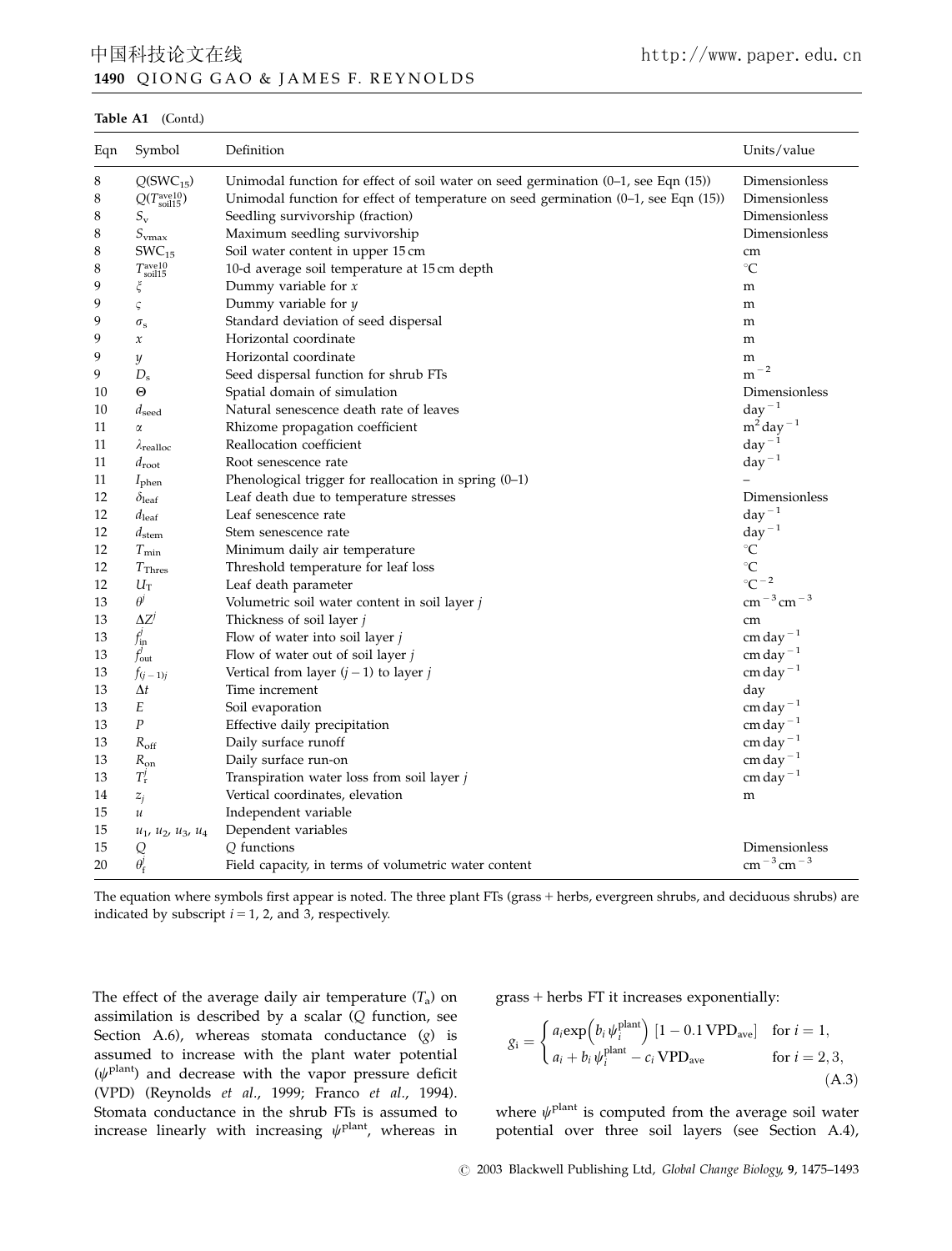weighed by root fractions of each FT in each soil layer (details in Kemp et al., 1997).

## A.2. Allocation

Newly assimilated products (A) are proportionally allocated to leaves  $(\lambda_{\text{leaf}})$ , stems  $(\lambda_{\text{stem}})$ , roots  $(\lambda_{\text{root}})$ , and seeds  $(\lambda_{\text{seed}})$ , i.e.

$$
1 = \lambda_{leaf} + \lambda_{stem} + \lambda_{roof} + \lambda_{seed}.\hspace{1cm} (A.4)
$$

Allocation to seeds and roots is given by

$$
\lambda_{\text{seed}} = \kappa_{\text{max}} Q(t) \exp[-a_{\text{s}} (b_{\text{s}} + \psi^{\text{plant}})], \tag{A.5}
$$

$$
\lambda_{\text{root}} = \phi \left( 1 - \lambda_{\text{seed}} \right), \tag{A.6a}
$$

where

$$
\phi = \frac{4 \,\rho_{\text{root}}}{3 + S_{\psi}},\tag{A.6b}
$$

$$
S_{\psi} = \begin{cases} \exp\left[0.2\left(\psi^{\text{plant}} + 1.5\right)\right] & \text{if } \psi^{\text{plant}} < -1.5 \text{ MPa}, \\ 1 & \text{otherwise.} \end{cases}
$$
\n(A.6c)

This allocation scheme is based on Reynolds et al. (1986) and Sharpe & Rykiel (1991), where  $S_{\psi}$  describes the dependence of allocation on  $\psi^{\text{plant}}$ . As  $\psi^{\text{plant}}$  decreases from  $-1.5\,\text{MPa}$  (i.e., increasing water stress),  $S_{\psi}$ decreases from 1 to 0, resulting in a greater allocation of assimilated products to roots. Allocation to seeds (Eqn (A.5)) is assumed to be a function of phenology (time) and  $\psi^{\text{plant}}$ , where  $\kappa_{\text{max}}$  is the maximum proportion of  $A$  allocated to seeds and the scalar  $Q(t)$  controls its timing (i.e., phenology). Eqn (A.5) is parameterized such that a greater proportion of assimilated products is allocated to seeds with increasing water stress (Reynolds & Cunningham, 1981; Lee & Felker, 1992). Only adult shrubs produce seeds.

Allocations to stems ( $\lambda_{\text{stem}}$ ) and leaves ( $\lambda_{\text{leaf}}$ ) are given by

$$
\lambda_{stem}=\phi\left(1-\phi\right)\left(1-\lambda_{seed}\right),\qquad \qquad (A.7a)
$$

$$
\lambda_{\text{leaf}} = \left(1-\phi\right)\left(1-\phi\right)\left(1-\lambda_{\text{seed}}\right),\tag{A.7b}
$$

where

$$
\varphi = \rho_{\text{stem}} / (\rho_{\text{stem}} + \rho_{\text{leaf}}). \tag{A.7c}
$$

## A.3. Seed germination and dispersal

Seed germination is considered to be a unimodal function of the 10-day average surface soil temperature and topsoil water content. With regard to the grass  $+$ herbs FT, recruitment processes in C4 desert grasses are

 $C$  2003 Blackwell Publishing Ltd, Global Change Biology, 9, 1475-1493

not well understood and not readily explained by energetic models or life history traits (Peters, 2002). Because of the general lack of data for all species, and the study by Peters (2002), who reported that inflorescences in B. eriopoda often become rooted in the soil and thus function as stolons allowing this species to spread rapidly, we ignore sexual reproduction and assume that stolon production is the major means of propagation.

The seed germination rate  $(G_{\text{seed}}$ , day<sup>-1</sup>) for both shrub FTs is determined by a maximum rate  $(G_{\text{max}})$ scaled by the 10-day average soil temperature  $(T_{\text{solid}}^{\text{ave10}})$  and soil water content (SWC<sub>15</sub>) in the upper 15 cm of the soil:

$$
G_{\text{Seed}} = G_{\text{max}} Q(T_{\text{solid}}^{\text{avel0}}) Q(\text{SWC}_{15}). \tag{A.8a}
$$

By varying the shape and center of these Q functions, we were able to vary the sensitivities of germination to temperature and soil water (Kemp & Reynolds, 2000). The survivorship  $(S_v)$  in Larrea is assumed to be a function of the clay content of soil  $(F_{\text{clay}})$  and a maximum survivorship rate  $(S_{\text{vmax}})$ , i.e.,

$$
S_{\rm v} = S_{\rm vmax} \exp\left(-k_{\rm v} F_{\rm clay}\right),\tag{A.8b}
$$

whereas the survivorship in Prosopis is assumed to be constant (Barbour, 1968; Brown & Archer, 1989; Fulbright et al., 1995; Lei, 1997).

The spatial propagation in the two shrub FTs occurs via seed dispersal. Seed produced at a given location  $(\xi, \zeta)$  in a two-dimensional landscape is assumed to disperse symmetrically around this point, following a Gaussian distribution centered at  $(\xi, \zeta)$  (Guo et al., 1998, 1999; Vaughton, 1998). Hence,  $D_s(\xi - x, \zeta - y)$  is the proportion of seed produced at position  $(\xi, \zeta)$  transported to position  $(x, y)$ :

$$
D_{s}(\xi - x, \zeta - y) = \frac{1}{2 \pi (\sigma_{s})^{2}} \exp\left(-\frac{1}{2} \left( \frac{(\xi - x)^{2} + (\zeta - y)^{2}}{(\sigma_{s})^{2}} \right) \right),\tag{A.9}
$$

where  $\sigma_s$  is the variance of seed distribution specific to the shrub FTs. For the grass  $+$  herbs FT, we neglect sexual reproduction and assume only clonal growth via rhizomes.

#### A.4. Biomass dynamics

A.4.1. Seeds Seed biomass dynamics is given by

$$
\frac{\partial W_{\text{seed}}}{\partial t} = \int_{\Theta} A \lambda_{\text{seed}}(\xi, \zeta) D_{\text{s}}(\xi - x, \zeta - y) d\xi d\zeta
$$

$$
- (G_{\text{seed}} + d_{\text{seed}}) W_{\text{seed}}, \tag{A.10}
$$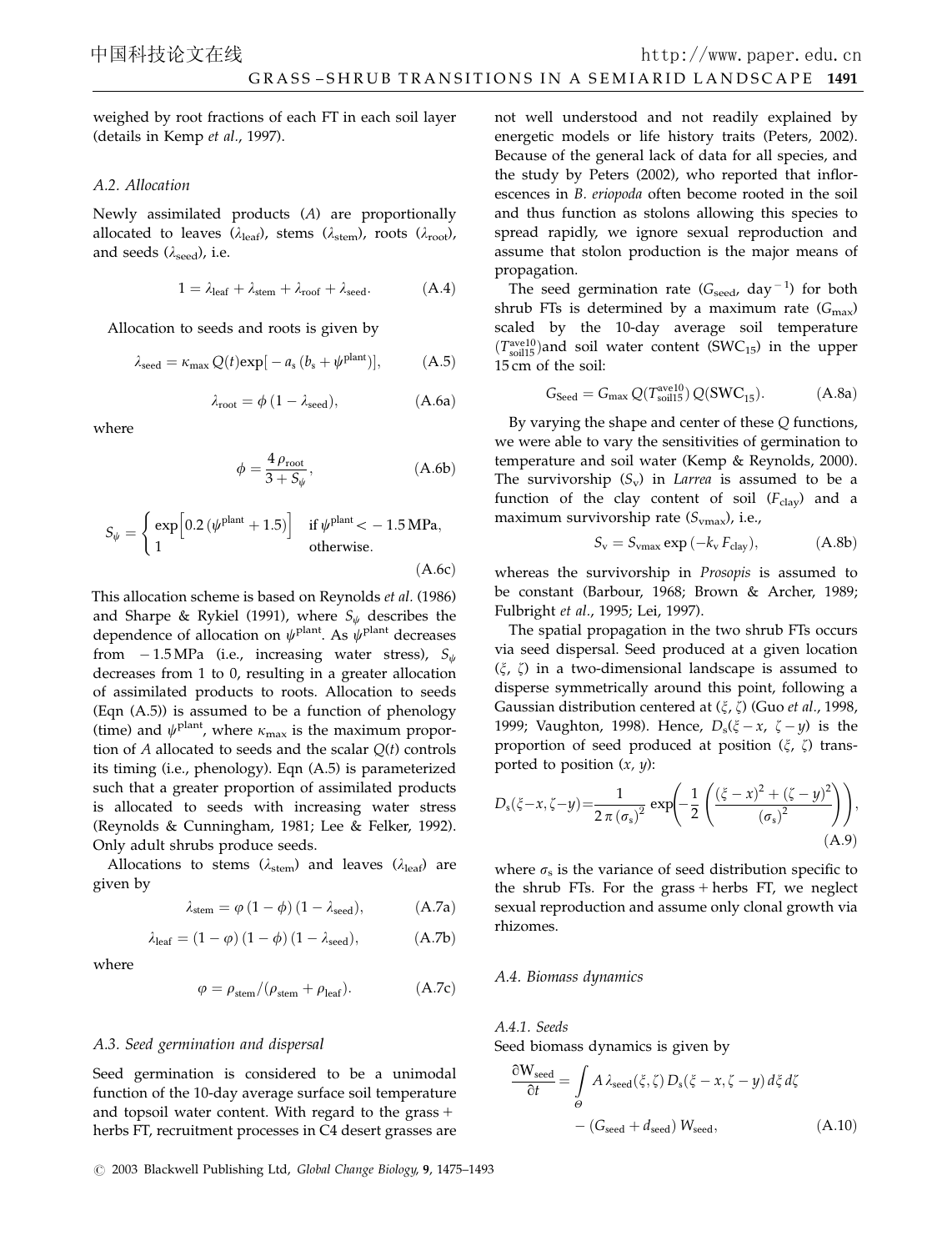where  $\Theta$  is the dispersal range, which is theoretically the domain of the simulation.

## A.4.2. Roots

To simulate resprouting in the spring and early summer, there is a reallocation of biomass from roots to leaves, which is triggered by a phenology queue  $(I<sub>phen</sub>)$ ; this re-allocation is assumed to be a constant fraction ( $\lambda_{\text{realloc}}$ ). For the grass + herbs FT ( $i = 1$ ), rhizome propagation is assumed to be proportional to the gradient of the root biomass. Hence, the dynamics of the root biomass for FT  $i$  ( $W_{\text{R},i}$ ) is given by

$$
\frac{\partial W_{\text{R},i}}{\partial t} = \begin{cases} A \lambda_{\text{root}} - \lambda_{\text{realloc}} W_{\text{R},i} I_{\text{phen}} \\ -d_{\text{root}} W_{\text{R},i} + \alpha \left( \frac{\partial^2 W_{\text{R},i}}{\partial x^2} + \frac{\partial^2 W_{\text{R},i}}{\partial y^2} \right) & \text{for } i = 1, \\ A \lambda_{\text{root}} + \phi \left[ S_{\text{v}} G_{\text{seed}} W_{\text{seed}} \right] \\ -\lambda_{\text{realloc}} W_{\text{R},i} I_{\text{phen}} - d_{\text{root}} W_{\text{R},i} & \text{for } i = 2, 3, \\ (A.11) \end{cases}
$$

where  $\alpha$  is the rhizome propagation coefficient. In this version of the model, rhizome propagation is one dimensional, i.e., between neighboring  $10 \text{ m} \times 30 \text{ m}$ cells along the transect. Note that the second term in Eqn (A.11) for the shrub FTs  $(i = 2,3)$  represents the proportion of the new biomass allocated to roots from germinating seeds.

A.4.3. Leaves and stems The dynamics of leaf and stem biomass are given by

$$
\frac{\partial W_{\rm L}}{\partial t} = \lambda_{\rm leaf} \left[ A + \frac{S_{\rm v} G_{\rm seed} W_{\rm seed}}{(1 - \lambda_{\rm seed})} \right] + I_{\rm phen} \lambda_{\rm realloc} \left( W_{\rm R} + W_{\rm S} \right) - d_{\rm leaf} \left( 1 + \delta_{\rm leaf} \right) W_{\rm L},
$$
\n(A.12a)

$$
\frac{\partial W_{\rm S}}{\partial t} = \lambda_{\rm stem} \left[ A + \frac{S_{\rm v} G_{\rm seed} W_{\rm seed}}{(1 - \lambda_{\rm seed})} \right]
$$

$$
- I_{\rm phen} \lambda_{\rm realloc} W_{\rm S} - d_{\rm stem} W_{\rm S}, \tag{A.12b}
$$

where  $\delta_{\text{leaf}}$  represents the accelerated death rates over natural senescence (i.e.,  $d_{\text{leaf}}$ ) in leaves due to temperature stress. While senescence is assumed to be constant, loss due to temperature stress is given by a threshold function

$$
\delta_{\text{leaf}} = \begin{cases}\n0 & \text{if } T_{\text{min}} > T_{\text{Thres}}, \\
U_T (T_{\text{min}} - T_{\text{Thres}})^2 & \text{if } -6 \le T_{\text{min}} < T_{\text{Thres}}, \\
U_T (-6.0 - T_{\text{Thres}})^2 & \text{otherwise},\n\end{cases}
$$
\n(A.12c)

where  $U_T$  and  $T_{Thres}$  are parameters specific to each FT (Bennert & Mooney, 1979; Busch & Smith, 1995; Kyparissis et al., 1997).

#### A.5. Soil water dynamics

The spatial and temporal variation of soil water is affected by precipitation (P), evaporation at surface soil (E), plant transpiration  $(T_r)$ , and surface runoff  $(R_{off})$ and run-on  $(R_{\text{on}})$ . Soil water is lost by evaporation (top and middle layers) and plant transpiration (all three layers). The effect of evapotranspiration follows Campbell et al. (1993). The vertical soil water movement between soil layers is modeled following the algorithm in Kemp et al. (1997). Because of the relatively low matrix potentials and resultant low hydraulic conductivities that exist during most of the year at 60 and 90 cm depths, the redistribution of water in the soil profile is very slow as compared to water extraction by roots and evaporation, and is treated in a very simple manner in our model as described in Kemp et al. (1997). Calculations of soil water retention characteristics, evaporation from soil surface, transpiration by plants, and soil temperature are given in Kemp et al. (1997) and Reynolds et al. (2000b). The soil water potential, field capacity, and minimum soil water contents, were calculated as functions of soil clay contents following Campbell et al. (1993). A brief overview of the soil model is presented below.

The soil is divided into three layers: 0–15, 15–40, and 40–80 cm. The bottom layer (80 cm) is assumed to represent an impregnable caliche deposition layer, i.e., at this depth, water loss is via root uptake only as detailed in Kemp et al. (1997). The water content of each layer is modeled as

$$
\frac{d\theta^j}{dt} = \frac{1}{\Delta Z^j} \left( f_{\text{in}}^j - f_{\text{out}}^j \right),\tag{A.13a}
$$

where  $\theta^j$  is the volumetric soil water content,  $\Delta Z^j$  is the thickness of the layer, and  $f_{\text{in}}^j$  and  $f_{\text{out}}^j$  are flows into and out of layer j:

$$
f_{\text{in}}^j = \begin{cases} P - E + R_{\text{on}} - R_{\text{off}} & \text{for } j = 1, \\ f_{(j-1)j} & \text{for } j = 2, 3, \end{cases}
$$
 (A.13b)

$$
f_{\text{out}}^j = f_{j(j+1)} + T_r^j \quad \text{for } j = 1, 2, 3,
$$
 (A.13d)

where  $f_{i(i+1)}$  is the vertical flow from soil layer *j* to layer  $j + 1$ , and  $T_r^j$  is the transpiration water loss from soil layer *j*. The interlayer flow  $f_{i(i+1)}$  is given by

$$
f_{j(j+1)} = \begin{cases} f_{\text{in}}^j - T_{\text{r}}^j + \frac{\Delta Z^j(\theta^j - \theta_{\text{r}}^j)}{\Delta t} & \text{if } \frac{\Delta t}{\Delta Z^j} (f_{\text{in}}^j - T_{\text{r}}^j) + \theta^j > \theta_{\text{r}}^j, \\ 0 & \text{otherwise}, \end{cases}
$$
(A.13e)

where  $\theta_f^j$  is the field capacity of layer j and  $\Delta t = 1$  day. Hence, the water flow between layers is only possible if the upper soil layer reaches field capacity. The three plant FTs are assumed to have different rooting patterns in the three soil layers following the approach of Kemp et al. (1997). A threshold value of the total plant biomass